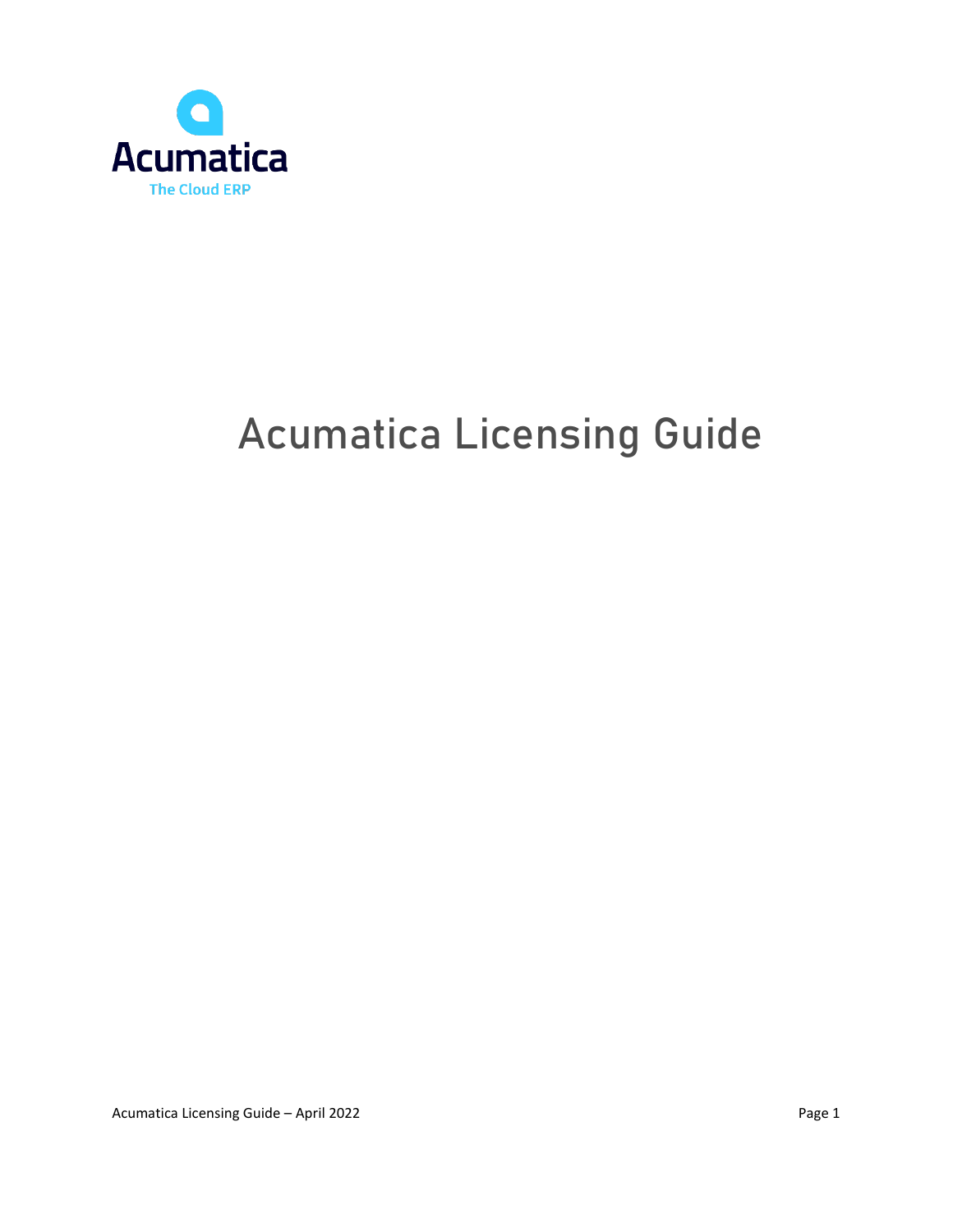## Contents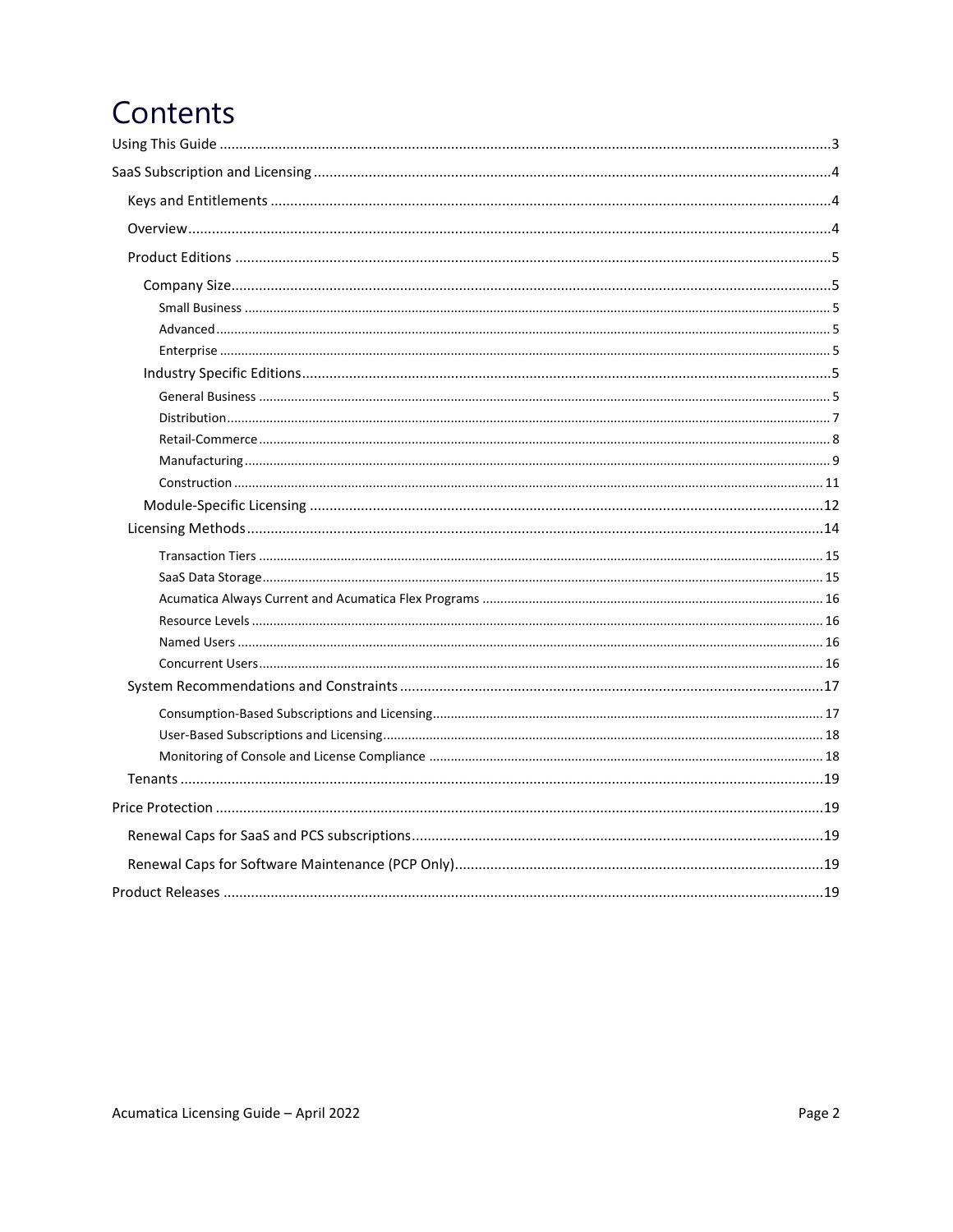## <span id="page-2-0"></span>Using This Guide

This guide is provided to enhance your understanding of Acumatica licensing for Acumatica's Software as a Service (SaaS) subscription, Private Cloud Subscription (PCS), and Private Cloud Perpetual (PCP, no longer available for new sales effective April 1, 2022). Any examples presented in this guide are for illustrative purposes only. Acumatica, Inc. reserves the right to update the existing version of this document without advanced notice.

Any reference to system or software is a reference to Acumatica ERP software or SaaS subscription, unless stated otherwise. This guide covers the various aspects of Acumatica licensing, and it is important to read the document in its entirety to understand the various aspects of your license. While this document is referred to as the Acumatica Licensing Guide, it also covers Acumatica's SaaS offering. Headings or sections that mention "license" or "licensing" may also apply to a SaaS subscription, where applicable.

Any capitalized words not defined in this document have the meaning as defined in the respective end-user license agreement or subscription agreement.

This guide does not supersede, replace, or modify any of the legal documentation covering use rights for Acumatica products or services. Specific product license terms are located at [http://www.acumatica.com/agreements,](http://www.acumatica.com/agreements) as applicable.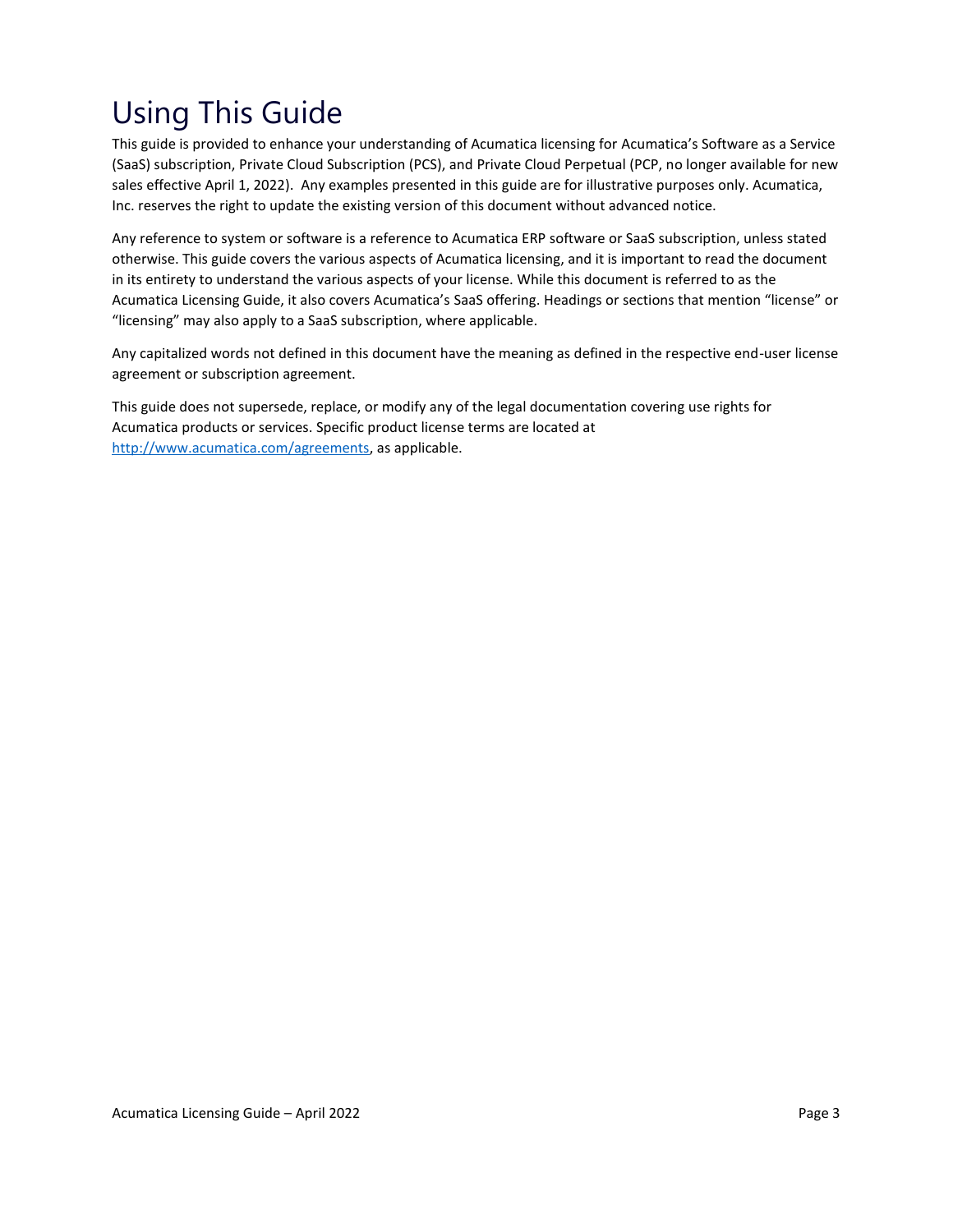## <span id="page-3-0"></span>SaaS Subscription and Licensing

### <span id="page-3-1"></span>**Keys and Entitlements**

Acumatica license keys (activation keys) are used to activate Acumatica products. License entitlements are what you are entitled to use based on the licenses you have acquired.

### <span id="page-3-2"></span>**Overview**

Acumatica's SaaS subscriptions and licensing are designed to help small and midsize businesses save money by having to acquire only the licensing and services needed for their business areas. As the organization grows or its needs change, added licenses can be acquired as needed. This makes the power and benefits of an Acumatica solution more affordable for all businesses.

The Acumatica ERP solution is made available through one of three models: Software-as-a-Service (SaaS) Subscription (most popular), Private Cloud Subscription (PCS) Licensing and prior to April 1, 2022 Private Cloud Perpetual (PCP) Licensing. Certain editions may not be available in all licensing and subscription models.

**SaaS Subscription** allows you to use the SaaS service with non-perpetual rights. The SaaS service includes the following: Acumatica's ERP software, the hardware required to host the software, hosting side Internet connectivity, hosting side firewalls, backups, and all costs associated with managing the server environment and with hosting operations. This model lowers the initial licensing costs, eliminates the costs associated with acquiring and maintaining servers for Acumatica ERP software and hosting infrastructure, and provides you with the flexibility to increase your subscription license as your business grows, or even decrease your license at any renewal term. Improvements, as defined in your subscription agreement, are included with your SaaS subscription, allowing the software and associated infrastructure to be kept up to date with the latest enhancements, patches, updates, and upgrades. The SaaS service generally provides the lowest total cost of ownership, the greatest flexibility for the customer, and the highest service availability. Visi[t https://www.acumatica.com/acumatica-saas](https://www.acumatica.com/acumatica-saas-faq/)[faq/](https://www.acumatica.com/acumatica-saas-faq/) for SaaS FAQs.

**Private Cloud Subscription (PCS) Licensing** allows you to use the software with non-perpetual rights, meaning that you can use the software during the term of your subscription. This model lowers initial licensing costs and provides you with the flexibility to increase subscription license counts as your business grows, or even decrease license counts at any renewal term. Software Updates (as defined in your license agreement) are included with your PCS subscription, allowing you to keep the software up to date with the latest enhancements, patches, and upgrades. You can use PCS licensing when you want to have the ERP solution hosted and managed by your partner or any third party. Alternatively, the software may be deployed on your premises and can be self-managed or managed by your Authorized Acumatica Reseller.

**Private Cloud Perpetual (PCP) Licensing** allows you to use the software with perpetual usage rights, meaning that you can use the licensed version of the software for as long as you choose. All subject to the terms of Acumatica's End User License Agreement (EULA). Software Maintenance, as defined in your license agreement, may be purchased to receive software updates, which allow customers to keep the software up to date with the latest enhancements, patches, and upgrades.

When an organization is selecting Acumatica, there are two components to consider: the product editions and modules that provide specific product functionality, and the licensing or subscription method. There are additional system and module constraints that are related but not directly tied to licensing that will be covered in this guide.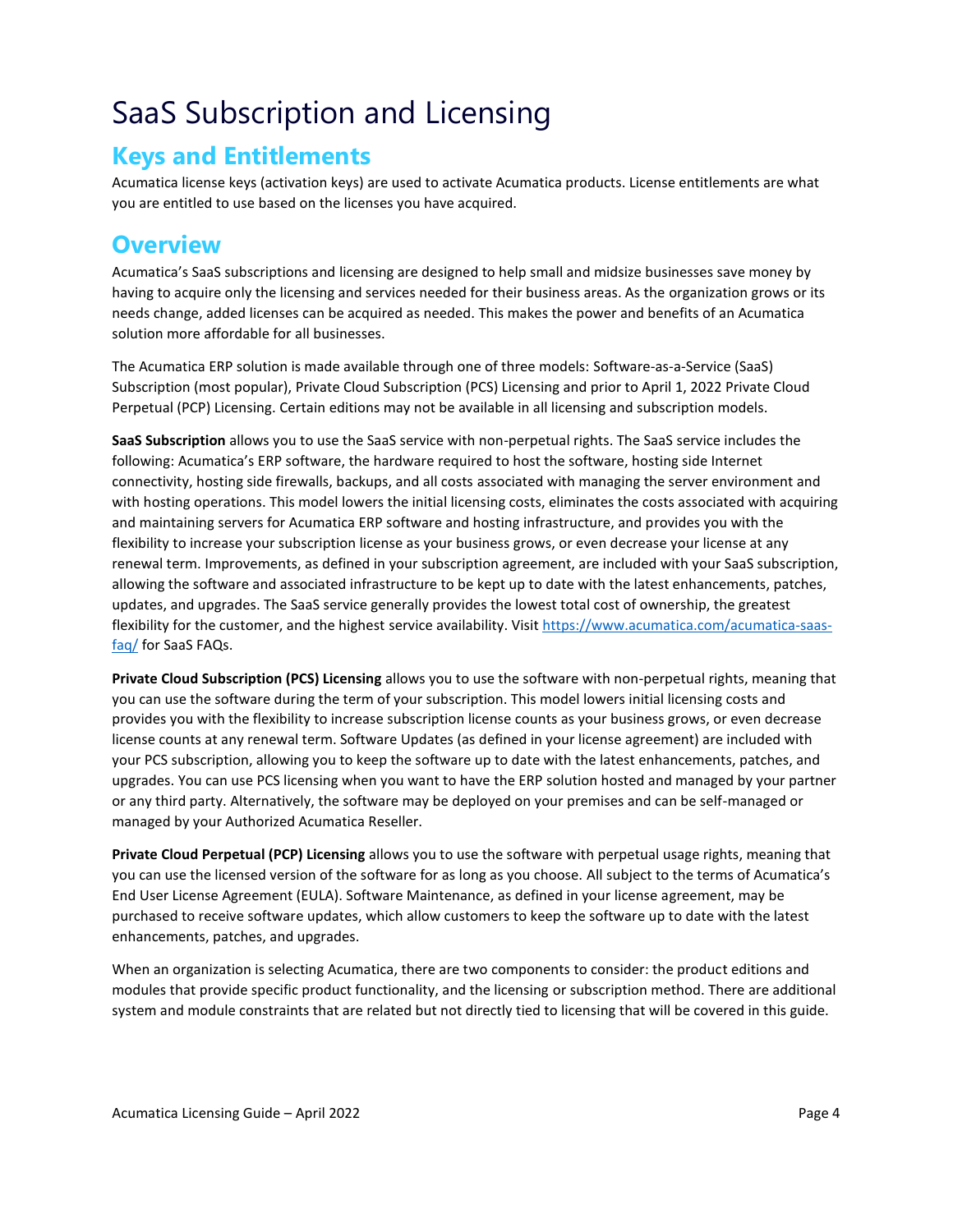### <span id="page-4-0"></span>**Product Editions**

Acumatica Cloud ERP functionality is delivered as editions that contain a collection of modules that are suited for specific industries and company sizes; additional modules can be selected to fit your specific needs. Here is an overview of the organization size groupings, industries, and module availability that make up the various editions.

### <span id="page-4-1"></span>Company Size

#### <span id="page-4-2"></span>**Small Business**

All Small Business Editions (SBE) are designed to meet the needs of smaller organizations and include 5 named users. SBEs can optionally be upgraded to 10 named users (20 named users for General Business Edition). The included modules vary based on the industry edition selected. See below for more information on included and optional modules.

SaaS SBE subscriptions started after June 30, 2020 are automatically enrolled in Acumatica Always Current Program (see page 16 for additional information). Customers who need upgrade date options beyond what is included with our standard process may enroll in Acumatica Flex. For more information, contact your Acumatica partner.

#### <span id="page-4-3"></span>**Advanced**

All Advanced editions are designed for most mid-market organizations (10-250 employees) that require advanced financial capabilities and more robust ERP functionality. Included modules vary based on the industry edition selected. See below for more information on included and optional modules.

SaaS Advanced editions subscriptions started after April 1, 2022 are automatically enrolled in the Acumatica Always Current Program. Customers who need upgrade date options beyond what is included with our standard process may enroll in Acumatica Flex. For more information, contact your Acumatica partner.

#### <span id="page-4-4"></span>**Enterprise**

All Enterprise editions are designed for larger organizations (250+ employees) that require advanced financial and ERP functionality and capabilities. Included modules vary based on the industry edition selected. See below for more information on included and optional modules.

### <span id="page-4-5"></span>Industry Specific Editions

#### <span id="page-4-6"></span>**General Business**

For organizations that do not fit into one of Acumatica's industry editions, you can purchase the general business edition. Below is a listing of all included and optional modules for the General Business Editions.

| <b>General Business Editions</b>                                                       | <b>Small</b><br><b>Business</b> | Advanced | <b>Enterprise</b> |
|----------------------------------------------------------------------------------------|---------------------------------|----------|-------------------|
| Acumatica Base System Modules                                                          |                                 |          |                   |
| <b>Financials</b>                                                                      | ☑                               | ☑        | ⊠                 |
| <b>Global Financials</b>                                                               | $\overline{\times}$             | ⊓        |                   |
| Intercompany Accounting                                                                | ◚                               |          |                   |
| Deferred Revenue                                                                       | ◚                               |          |                   |
| Contracts (AR billing for Subscription Contracts, Contract Integration with CRM cases) | 囨                               |          |                   |
| <b>Fixed Assets</b>                                                                    |                                 |          |                   |
| Cash Basis Reporting                                                                   |                                 |          |                   |
| Monitoring and Automation                                                              | ⊽                               | ☑        | ⊠                 |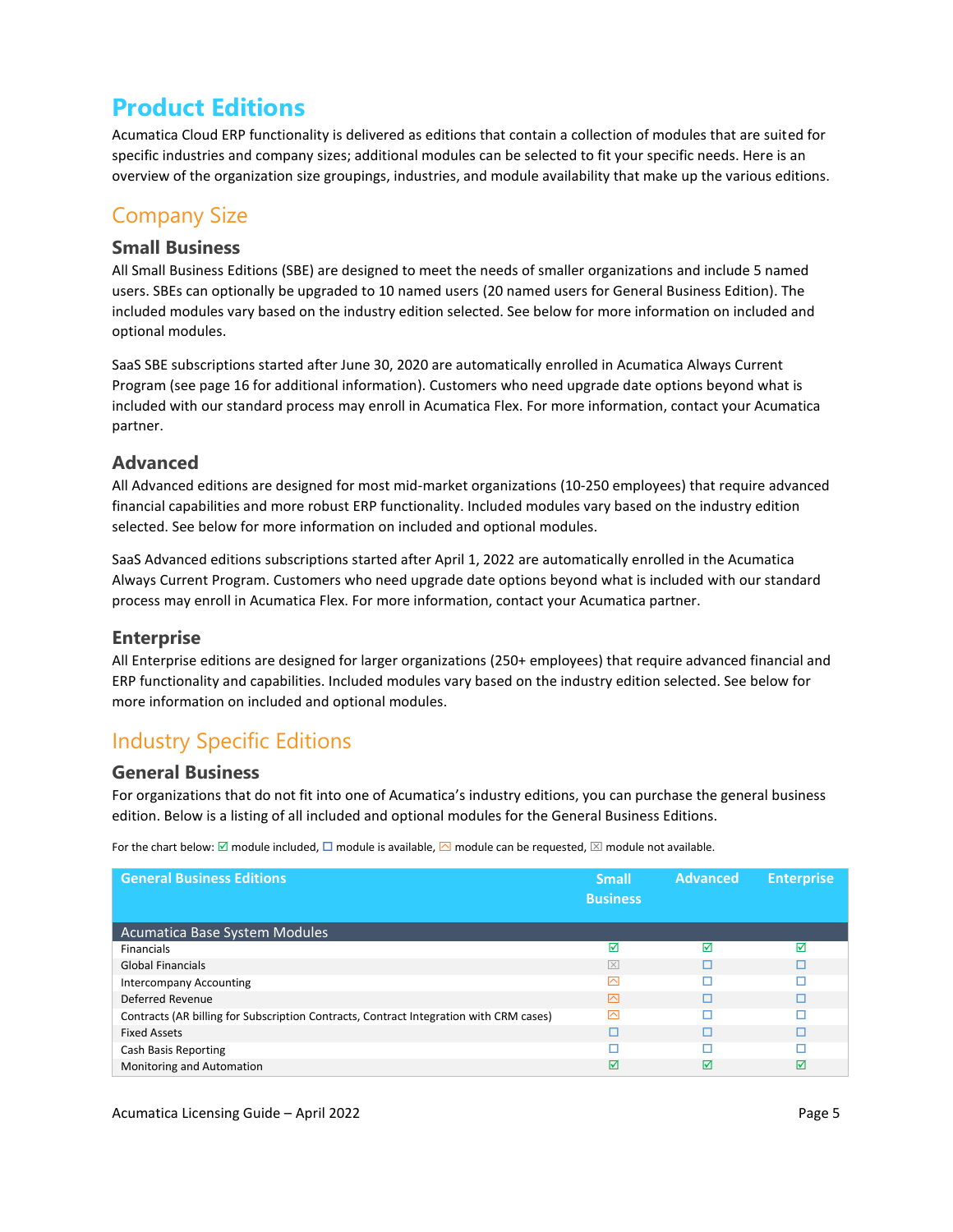| Inventory Control (Requires Order Management)                                                 | □                       | □                       | □                   |
|-----------------------------------------------------------------------------------------------|-------------------------|-------------------------|---------------------|
| Order Management                                                                              | □                       | □                       | □                   |
| <b>Shipping Carrier Integration</b>                                                           | □                       | □                       | □                   |
| Warehouse Management                                                                          | 囜                       | $\Box$                  | $\Box$              |
| <b>Project Accounting</b>                                                                     | ⊠                       | □                       | □                   |
| Advanced Expense Management*                                                                  | □                       | □                       | □                   |
| AP Document Recognition*                                                                      | □                       | □                       | □                   |
| CRM (SFA, MA)                                                                                 | □                       | $\Box$                  | □                   |
| <b>Business Card Recognition*</b>                                                             | □                       | □                       | □                   |
| Case Management (Requires CRM)                                                                | □                       | $\Box$                  | $\Box$              |
| Portals for CRM                                                                               | ⊠                       | □                       | □                   |
|                                                                                               | $\boxed{\times}$        | □                       | □                   |
| Salesforce Sync (Requires CRM)                                                                | $\overline{\times}$     | □                       | □                   |
| <b>Exchange Integration</b>                                                                   |                         |                         | □                   |
| Outlook Add-in                                                                                | □<br>□                  | □<br>□                  | □                   |
| Storable Integration                                                                          | ☑                       | $\overline{\mathbf{M}}$ | ☑                   |
| Multi-Factor Authentication                                                                   |                         |                         |                     |
| <b>Advanced Authentication</b>                                                                | ⊠                       | □                       | □                   |
| <b>Included Tenants</b>                                                                       | $\mathbf{1}$            | $\mathbf{1}$            | $\mathbf 1$         |
| Additional Tenant Packs and Consolidation (1 and 5 packs)                                     | $\overline{\mathbb{X}}$ | □                       | □                   |
| <b>Acumatica Flex</b>                                                                         | 囜                       | $\Box$                  | ☑                   |
| Upgrade to 10 Named Users (For Small Business Edition)                                        | □                       | $\boxtimes$             | $\boxed{\times}$    |
| Secondary License (Separate DB & Site)                                                        | $\boxed{\times}$        | □                       | □                   |
| <b>Manufacturing Modules</b>                                                                  |                         |                         |                     |
| Manufacturing (Includes BOM, Production Management)                                           | $\boxed{\times}$        | $\boxed{\times}$        | $\boxed{\times}$    |
| MRP (Required when purchasing Manufacturing, except Small Business)                           | $\boxed{\times}$        | $\boxed{\times}$        | $\boxed{\times}$    |
| <b>Product Configurator</b>                                                                   | $\boxed{\times}$        | $\boxed{\times}$        | $\boxed{\times}$    |
| Estimating                                                                                    | $\boxed{\times}$        | $\boxed{\times}$        | $\boxed{\times}$    |
| Planning and Scheduling                                                                       | $\boxed{\times}$        | $\boxed{\times}$        | $\boxed{\times}$    |
|                                                                                               | $\overline{\times}$     | $\boxed{\times}$        | $\boxed{\times}$    |
| <b>Engineering Change Control</b>                                                             |                         |                         |                     |
| Manufacturing Data Collection                                                                 | $\boxed{\times}$        | $\overline{\mathbf{X}}$ | $\overline{\times}$ |
| Arena PLM Integration                                                                         | $\overline{\mathbb{X}}$ | $\boxed{\times}$        | $\boxed{\times}$    |
| <b>Field Service Modules</b>                                                                  |                         |                         |                     |
| Field Service Management - Up to 1,000 appointments / month                                   | $\boxed{\times}$        | $\boxed{\times}$        | $\boxed{\times}$    |
| Field Service Upgrades: add 1K, 5K, or 25K appointments / month                               | $\boxed{\times}$        | $\boxed{\times}$        | $\boxed{\times}$    |
| Field Service Management - Up to 10 Scheduled Techs (People and Vehicles)                     | $\boxed{\times}$        | $\boxed{\times}$        | $\boxed{\times}$    |
| Field Service Upgrades: add 10, 50, or 250 Techs                                              | $\boxed{\times}$        | $\boxed{\times}$        | $\boxed{\times}$    |
| Equipment Maintenance (Requires Service Management)                                           | $\overline{\mathbb{X}}$ | $\boxed{\times}$        | $\boxed{\times}$    |
| Route Management (Limited availability, Requires Service Management)                          | $\boxed{\times}$        | $\boxed{\times}$        | $\boxed{\times}$    |
| <b>Retail-Commerce Modules</b>                                                                |                         |                         |                     |
| BigCommerce Integration (Single Site BigCommerce Connector)                                   | $\boxed{\times}$        | $\boxed{\times}$        | $\boxed{\times}$    |
| Shopify Integration                                                                           | $\overline{\mathbb{X}}$ | $\boxed{\times}$        | $\boxed{\times}$    |
| Shopify Integration with POS Pro Integration                                                  | $\boxed{\times}$        | $\boxed{\times}$        | $\boxed{\times}$    |
| Additional Site for Commerce Integration                                                      | $\boxed{\times}$        | $\boxed{\times}$        | $\overline{\times}$ |
| Point of Sale powered by IIG (1 store + 3 workstations)                                       | $\boxed{\times}$        | $\boxed{\times}$        | $\boxed{\times}$    |
| Additional POS Stores and Registers                                                           | $\overline{\mathbb{X}}$ | $\boxed{\times}$        | $\boxed{\times}$    |
| <b>Construction Modules</b>                                                                   |                         |                         |                     |
| <b>Construction features</b>                                                                  | $\boxed{\times}$        | $\boxed{\times}$        | $\boxed{\times}$    |
| <b>Construction Project Management</b>                                                        | $\boxed{\times}$        | $\boxed{\times}$        | $\boxed{\times}$    |
| Retainage                                                                                     | $\boxtimes$             | ⊠                       | ⊠                   |
| Cost Codes (requires Project Accounting)                                                      | $\boxed{\times}$        | ⊠                       | 囜                   |
| Property Management (requires Contracts)                                                      | ⊠                       | ⊠                       | ⊠                   |
| Construction for other Editions (requires Project Accounting, includes Cost Codes, Retainage) | ⊠                       | ⊠                       | ⊠                   |
| <b>US Payroll</b>                                                                             |                         |                         |                     |
| Acumatica Payroll, includes 10 employees                                                      | □                       | □                       | □                   |
| Acumatica Payroll Expansion, additional 10 employees                                          | □                       | □                       | □                   |
| Acumatica Payroll Expansion, additional 50 employees                                          | 囜                       | $\Box$                  | □                   |
| Acumatica Payroll Expansion, additional 250 employees<br>Localization                         | $\boxed{\times}$        | □                       | $\Box$              |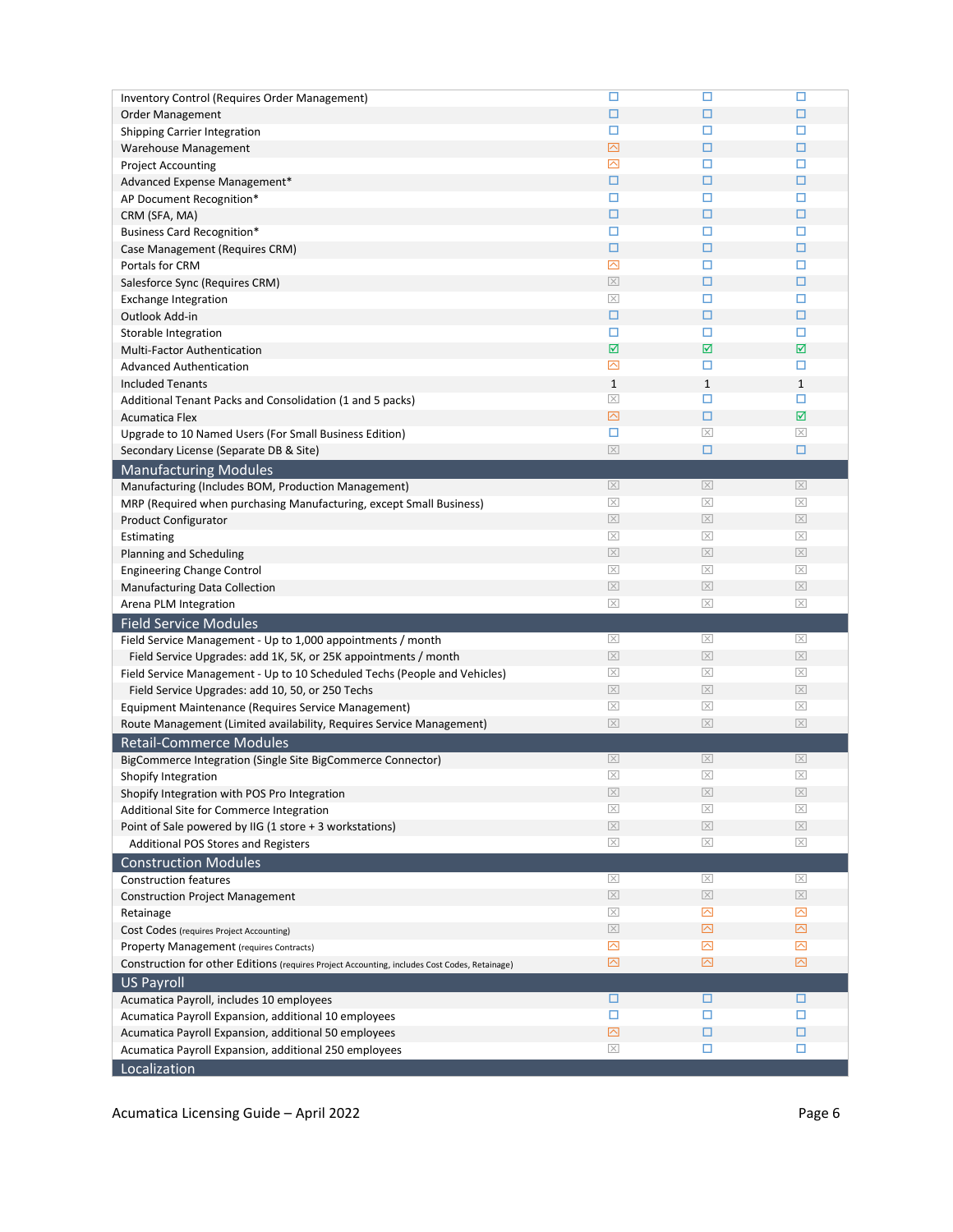| Canada, UK, and Mexico Localizations (includes applicable language packs) |  |  |
|---------------------------------------------------------------------------|--|--|
| Additional Language Packs (French Canadian, Mexican Spanish)              |  |  |
| .                                                                         |  |  |

#### <span id="page-6-0"></span>**Distribution**

Distribution Editions are ideal for wholesale and distribution organizations that need integrated financials and inventory, as well as robust ERP functionality. Below is a listing of all included and optional modules for Distribution Editions.

For the chart below:  $\Box$  module included,  $\Box$  module is available,  $\Box$  module can be requested,  $\boxtimes$  module not available.

| <b>Distribution Editions</b>                                                           | <b>Small</b>           | <b>Advanced</b>         | <b>Enterprise</b>       |
|----------------------------------------------------------------------------------------|------------------------|-------------------------|-------------------------|
|                                                                                        | <b>Business</b>        |                         |                         |
|                                                                                        |                        |                         |                         |
| Acumatica Base System Modules                                                          |                        |                         |                         |
| <b>Financials</b>                                                                      | ☑                      | ☑                       | ☑                       |
| <b>Global Financials</b>                                                               | $\boxed{\times}$       | $\Box$                  | $\Box$                  |
| <b>Intercompany Accounting</b>                                                         | 囜                      | □                       | П                       |
| Deferred Revenue                                                                       | $\overline{\boxtimes}$ | $\Box$                  | □                       |
| Contracts (AR billing for Subscription Contracts, Contract Integration with CRM cases) | $\overline{\triangle}$ | п                       | о                       |
| <b>Fixed Assets</b>                                                                    | $\Box$                 | $\Box$                  | $\Box$                  |
| <b>Cash Basis Reporting</b>                                                            | □                      | □                       | □                       |
| Monitoring and Automation                                                              | ☑                      | ☑                       | ☑                       |
| Inventory Control (Requires Order Management)                                          | ☑                      | ☑                       | ☑                       |
| <b>Order Management</b>                                                                | ☑                      | $\overline{\mathbf{M}}$ | ☑                       |
| Shipping Carrier Integration                                                           | о<br>囜                 | □<br>□                  | п<br>$\Box$             |
| Warehouse Management                                                                   | 囜                      | □                       | □                       |
| <b>Project Accounting</b>                                                              | □                      | $\Box$                  | $\Box$                  |
| Advanced Expense Management*                                                           | □                      | □                       | □                       |
| AP Document Recognition*<br>CRM (SFA, MA)                                              | □                      | $\Box$                  | $\Box$                  |
| <b>Business Card Recognition*</b>                                                      | п                      | п                       | П                       |
| Case Management (Requires CRM)                                                         | □                      | $\Box$                  | □                       |
| Portals for CRM                                                                        | 囜                      | □                       | □                       |
| Salesforce Sync (Requires CRM)                                                         | $\boxed{\times}$       | $\Box$                  | $\Box$                  |
| <b>Exchange Integration</b>                                                            | $\boxed{\times}$       | □                       | □                       |
| Outlook Add-in                                                                         | □                      | □                       | $\Box$                  |
| Storable Integration                                                                   | □                      | п                       | п                       |
| Multi-Factor Authentication                                                            | ☑                      | $\overline{\mathbf{M}}$ | $\overline{\mathbf{y}}$ |
| <b>Advanced Authentication</b>                                                         | 囜                      | □                       | □                       |
| <b>Included Tenants</b>                                                                | $\mathbf 1$            | $\mathbf{1}$            | $\mathbf{1}$            |
| Additional Tenant Packs and Consolidation (1 and 5 packs)                              | $\overline{\times}$    | П                       | П                       |
| <b>Acumatica Flex</b>                                                                  | 囜                      | $\Box$                  | ☑                       |
| Upgrade to 10 Named Users (For Small Business Edition)                                 | п                      | $\overline{\times}$     | $\overline{\times}$     |
| Secondary License (Separate DB & Site)                                                 | $\boxed{\times}$       | $\Box$                  | $\Box$                  |
| <b>Manufacturing Modules</b>                                                           |                        |                         |                         |
| Manufacturing (Includes BOM, Production Management)                                    | 囜                      | ⊠                       | ⊡                       |
| MRP (Required when purchasing Manufacturing, except Small Business)                    | $\boxed{\times}$       | 囜                       | ⊠                       |
| <b>Product Configurator</b>                                                            | $\boxed{\times}$       | 囜                       | 囜                       |
| Estimating                                                                             | $\boxed{\times}$       | 囜                       | 囜                       |
| Planning and Scheduling                                                                | $\boxed{\times}$       | 囜                       | $\overline{\triangle}$  |
| <b>Engineering Change Control</b>                                                      | $\overline{\times}$    | 囜                       | 囜                       |
| Manufacturing Data Collection                                                          | $\boxed{\times}$       | 囜                       | 囜                       |
| Arena PLM Integration                                                                  | $\boxed{\times}$       | $\overline{\triangle}$  | 冈                       |
| <b>Field Service Modules</b>                                                           |                        |                         |                         |
| Field Service Management - Up to 1,000 appointments / month                            | П                      | □                       | П                       |
| Field Service Upgrades: add 1K, 5K, or 25K appointments / month                        | 囜                      | $\Box$                  | □                       |
| Field Service Management - Up to 10 Scheduled Techs (People and Vehicles)              | 囜                      | 囜                       | 囜                       |

Acumatica Licensing Guide – April 2022 **Page 7** Page 7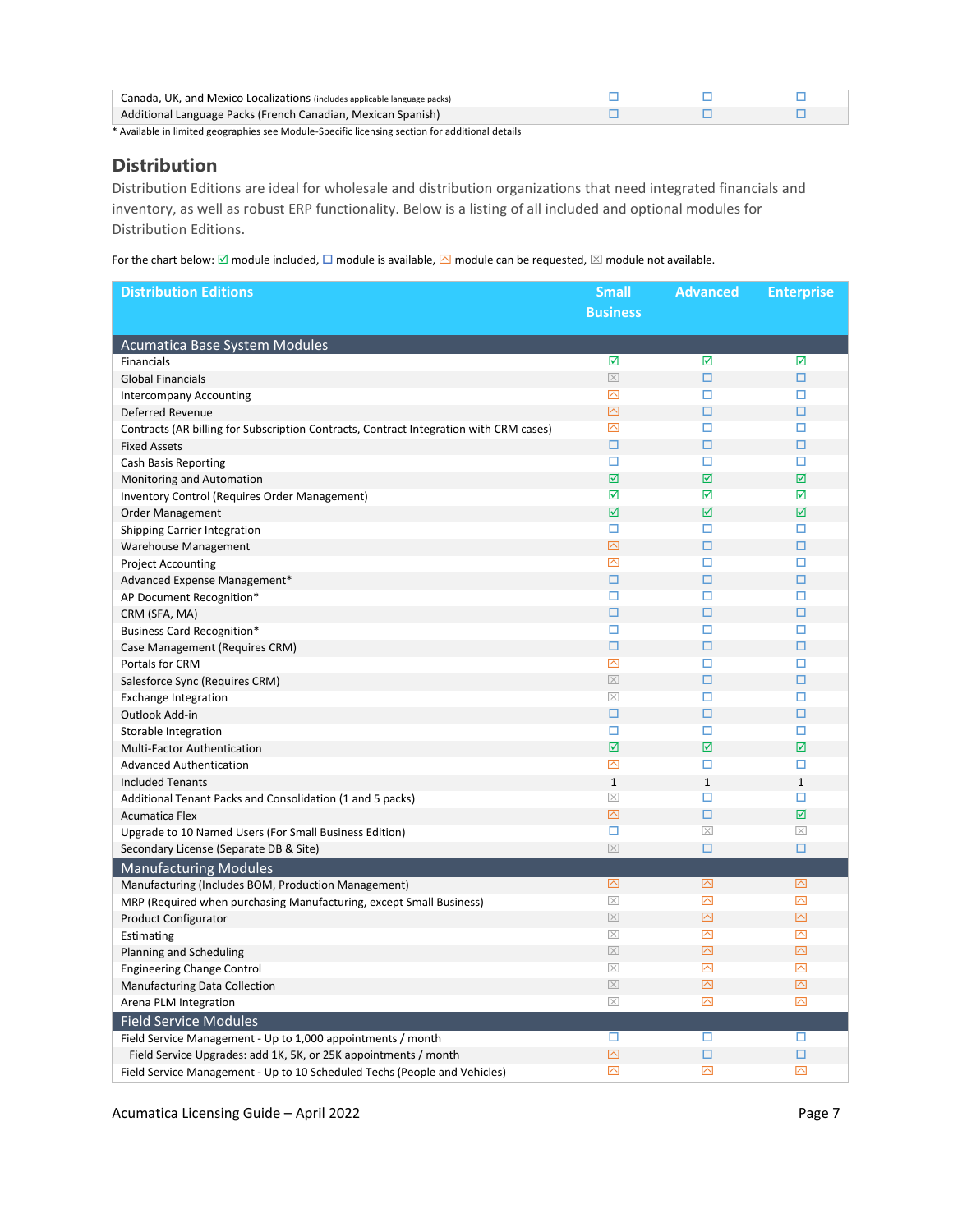| Field Service Upgrades: add 10, 50, or 250 Techs                                              | $\overline{\mathbf{X}}$ | 囨                   | 内                   |
|-----------------------------------------------------------------------------------------------|-------------------------|---------------------|---------------------|
| Equipment Maintenance (Requires Service Management)                                           |                         |                     |                     |
| Route Management (Limited availability, Requires Service Management)                          | $ \times $              | 罓                   | 囨                   |
| <b>Retail-Commerce Modules</b>                                                                |                         |                     |                     |
| BigCommerce Integration (Single Site BigCommerce Connector)                                   | □                       | п                   | п                   |
| Shopify Integration                                                                           |                         |                     |                     |
| Shopify Integration with POS Pro Integration                                                  | п                       |                     |                     |
| Additional Site for Commerce Integration                                                      | 囨                       |                     |                     |
| Point of Sale powered by IIG (1 store + 3 workstations)                                       | ◚                       | ◚                   | 囨                   |
| Additional POS Stores and Registers                                                           | ⊠                       | ⊠                   | 囨                   |
| <b>Construction Modules</b>                                                                   |                         |                     |                     |
| <b>Construction features</b>                                                                  | $\overline{\mathbb{X}}$ | $\overline{\times}$ | $\overline{\times}$ |
| <b>Construction Project Management</b>                                                        | $ \times $              | $ \times $          | $ \times $          |
| Retainage                                                                                     | $\overline{\mathbb{X}}$ | ◚                   | 罓                   |
| Cost Codes (requires Project Accounting)                                                      | $ \times $              | ⊠                   | 囨                   |
| <b>Property Management (requires Contracts)</b>                                               | 囨                       | 罓                   | 罓                   |
| Construction for other Editions (requires Project Accounting, includes Cost Codes, Retainage) | 囨                       | 罓                   | 囨                   |
| US Payroll                                                                                    |                         |                     |                     |
| Acumatica Payroll, includes 10 employees                                                      | П                       | п                   | п                   |
| Acumatica Payroll Expansion, additional 10 employees                                          |                         |                     |                     |
| Acumatica Payroll Expansion, additional 50 employees                                          | 囨                       | п                   |                     |
| Acumatica Payroll Expansion, additional 250 employees                                         | $\overline{\times}$     | п                   | п                   |
| Localization                                                                                  |                         |                     |                     |
| Canada, UK, and Mexico Localizations (includes applicable language packs)                     |                         |                     |                     |
| Additional Language Packs (French Canadian, Mexican Spanish)                                  |                         | П                   | П                   |

#### <span id="page-7-0"></span>**Retail-Commerce**

Retail-Commerce Editions are ideal for Internet retailers that need integrated E-Commerce, advanced financials and inventory capabilities, and robust ERP functionality. Below is a listing of all included and optional modules for Commerce Editions.

| <b>Retail-Commerce Editions</b>                                                        | <b>Small</b>            | <b>Advanced</b> | <b>Enterprise</b> |
|----------------------------------------------------------------------------------------|-------------------------|-----------------|-------------------|
|                                                                                        | <b>Business</b>         |                 |                   |
|                                                                                        |                         |                 |                   |
| Acumatica Base System Modules                                                          |                         |                 |                   |
| Financials                                                                             | ☑                       | ☑               | ☑                 |
| <b>Global Financials</b>                                                               | $\overline{\mathbb{X}}$ | п               | п                 |
| <b>Intercompany Accounting</b>                                                         | ⊠                       | п               |                   |
| Deferred Revenue                                                                       | 囜                       | п               | п                 |
| Contracts (AR billing for Subscription Contracts, Contract Integration with CRM cases) | ⊠                       |                 |                   |
| <b>Fixed Assets</b>                                                                    | □                       | п               | п                 |
| Cash Basis Reporting                                                                   | П                       | п               | П                 |
| Monitoring and Automation                                                              | ⊠                       | ⊠               | ⊠                 |
| Inventory Control (Requires Order Management)                                          | ☑                       | ⊠               | ⊠                 |
| <b>Order Management</b>                                                                | ☑                       | ☑               | ☑                 |
| Shipping Carrier Integration                                                           | П                       | п               | п                 |
| Warehouse Management                                                                   | 囜                       | П               | п                 |
| <b>Project Accounting</b>                                                              | ⊠                       | п               | п                 |
| Advanced Expense Management*                                                           | □                       | П               | п                 |
| AP Document Recognition*                                                               | П                       | п               |                   |
| CRM (SFA, MA)                                                                          | □                       | п               | п                 |
| <b>Business Card Recognition*</b>                                                      |                         | п               |                   |
| Case Management (Requires CRM)                                                         | П                       | П               |                   |
| Portals for CRM                                                                        | ⊠                       | П               | п                 |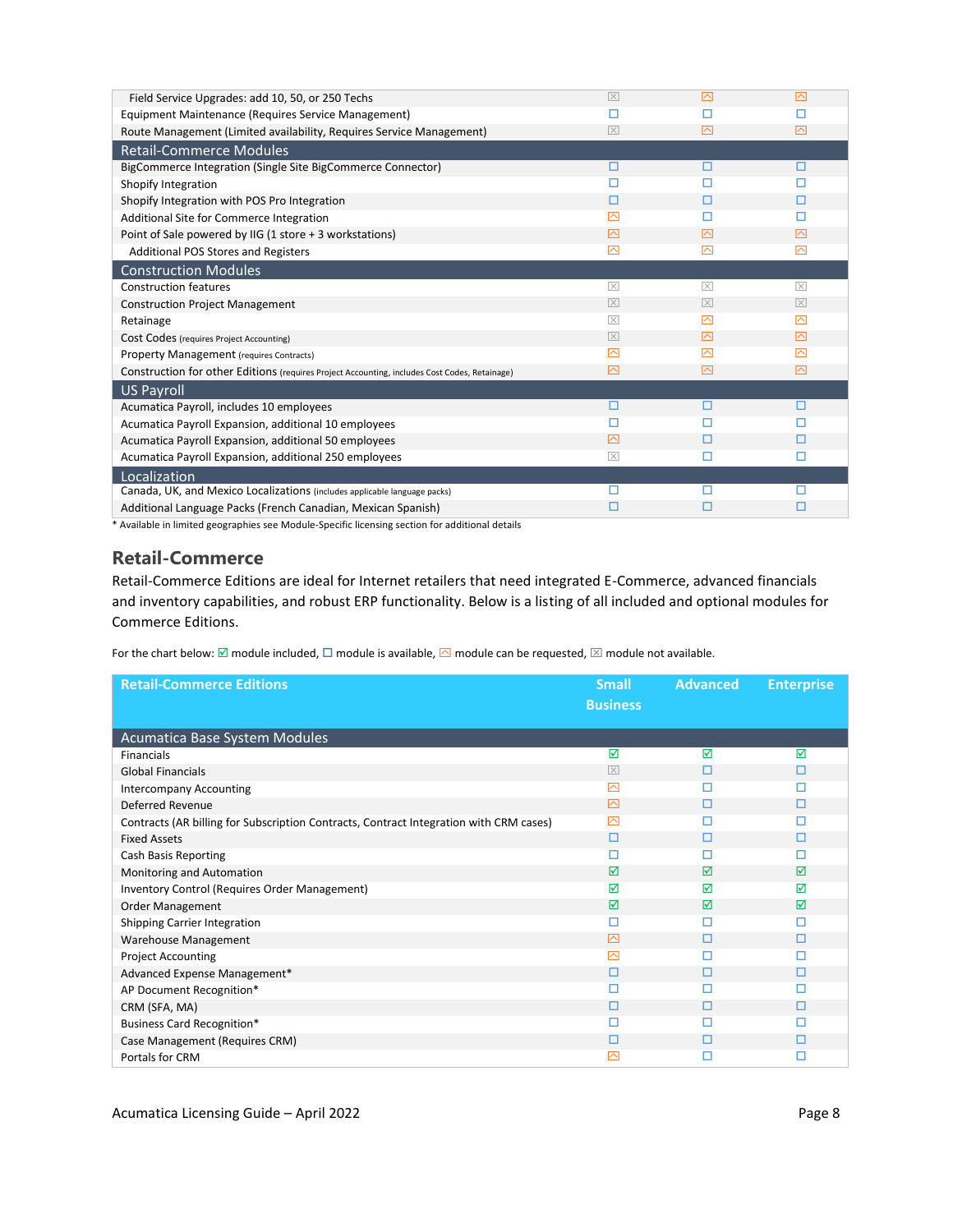| Salesforce Sync (Requires CRM)                                                                | $\boxed{\times}$        | □                      | $\Box$              |
|-----------------------------------------------------------------------------------------------|-------------------------|------------------------|---------------------|
| <b>Exchange Integration</b>                                                                   | $\boxtimes$             | □                      | □                   |
| Outlook Add-in                                                                                | □                       | □                      | □                   |
| Storable Integration                                                                          | □                       | □                      | □                   |
| Multi-Factor Authentication                                                                   | ☑                       | ☑                      | ☑                   |
| <b>Advanced Authentication</b>                                                                | ⊠                       | □                      | □                   |
| <b>Included Tenants</b>                                                                       | $\mathbf{1}$            | $\mathbf{1}$           | $\mathbf{1}$        |
| Additional Tenant Packs and Consolidation (1 and 5 packs)                                     | $\overline{\mathbb{X}}$ | □                      | □                   |
| <b>Acumatica Flex</b>                                                                         | ⊠                       | □                      | ☑                   |
| Upgrade to 10 Named Users (For Small Business Edition)                                        | □                       | $\overline{\times}$    | $\overline{\times}$ |
| Secondary License (Separate DB & Site)                                                        | $\overline{\times}$     | □                      | □                   |
| <b>Manufacturing Modules</b>                                                                  |                         |                        |                     |
| Manufacturing (Includes BOM, Production Management)                                           | □                       | □                      | □                   |
| MRP (Required when purchasing Manufacturing, except Small Business)                           | $\boxed{\times}$        | □                      | □                   |
| <b>Product Configurator</b>                                                                   | $\boxed{\times}$        | □                      | □                   |
| Estimating                                                                                    | $\overline{\times}$     | □                      | □                   |
| Planning and Scheduling                                                                       | $\boxed{\times}$        | $\Box$                 | $\Box$              |
| <b>Engineering Change Control</b>                                                             | $\boxed{\times}$        | □                      | □                   |
| Manufacturing Data Collection                                                                 | $\boxed{\times}$        | □                      | □                   |
| Arena PLM Integration                                                                         | $\overline{\mathbb{X}}$ | □                      | □                   |
| <b>Field Service Modules</b>                                                                  |                         |                        |                     |
| Field Service Management - Up to 1,000 appointments / month                                   | □                       | □                      | □                   |
| Field Service Upgrades: add 1K, 5K, or 25K appointments / month                               | 囜                       | □                      | $\Box$              |
| Field Service Management - Up to 10 Scheduled Techs (People and Vehicles)                     | ⊠                       | ⊠                      | ⊠                   |
| Field Service Upgrades: add 10, 50, or 250 Techs                                              | $\boxed{\times}$        | ⊠                      | ⊡                   |
| Equipment Maintenance (Requires Service Management)                                           | □                       | □                      | □                   |
| Route Management (Limited availability, Requires Service Management)                          | $\overline{\times}$     | 囜                      | 囜                   |
|                                                                                               |                         |                        |                     |
| <b>Retail-Commerce Modules</b>                                                                | □                       | □                      | □                   |
| BigCommerce Integration (Single Site BigCommerce Connector)                                   | □                       | □                      | □                   |
| Shopify Integration                                                                           | □                       | □                      | □                   |
| Shopify Integration with POS Pro Integration                                                  | ⊠                       | □                      | □                   |
| Additional Site for Commerce Integration                                                      | 囜                       | 囜                      | 囜                   |
| Point of Sale powered by IIG (1 store + 3 workstations)                                       | ⊠                       | ⊠                      | ⊠                   |
| Additional POS Stores and Registers                                                           |                         |                        |                     |
| <b>Construction Modules</b>                                                                   |                         |                        |                     |
| <b>Construction features</b>                                                                  | $\overline{\times}$     | $\boxed{\times}$       | $\boxed{\times}$    |
| <b>Construction Project Management</b>                                                        | $\boxed{\times}$        | $\boxed{\times}$       | $\boxed{\times}$    |
| Retainage                                                                                     | $\boxed{\times}$        | $\overline{\triangle}$ | 囜                   |
| Cost Codes (requires Project Accounting)                                                      | $\boxed{\times}$        | ⊠                      | 囜                   |
| <b>Property Management (requires Contracts)</b>                                               | ⊠                       | ⊠                      | ⊠                   |
| Construction for other Editions (requires Project Accounting, includes Cost Codes, Retainage) | ⊠                       | ⊠                      | ⊠                   |
| <b>US Payroll</b>                                                                             |                         |                        |                     |
| Acumatica Payroll, includes 10 employees                                                      | □                       | □                      | □                   |
| Acumatica Payroll Expansion, additional 10 employees                                          | □                       | □                      | □                   |
| Acumatica Payroll Expansion, additional 50 employees                                          | $\boxtimes$             | □                      | □                   |
| Acumatica Payroll Expansion, additional 250 employees                                         | $\boxed{\times}$        | □                      | □                   |
| Localization                                                                                  |                         |                        |                     |
| Canada, UK, and Mexico Localizations (includes applicable language packs)                     | □                       | □                      | □                   |
| Additional Language Packs (French Canadian, Mexican Spanish)                                  | □                       | □                      | □                   |

#### <span id="page-8-0"></span>**Manufacturing**

Manufacturing Editions are ideal for organizations that need to manage manufacturing processes. Below is a listing of all included and optional modules for Manufacturing Editions.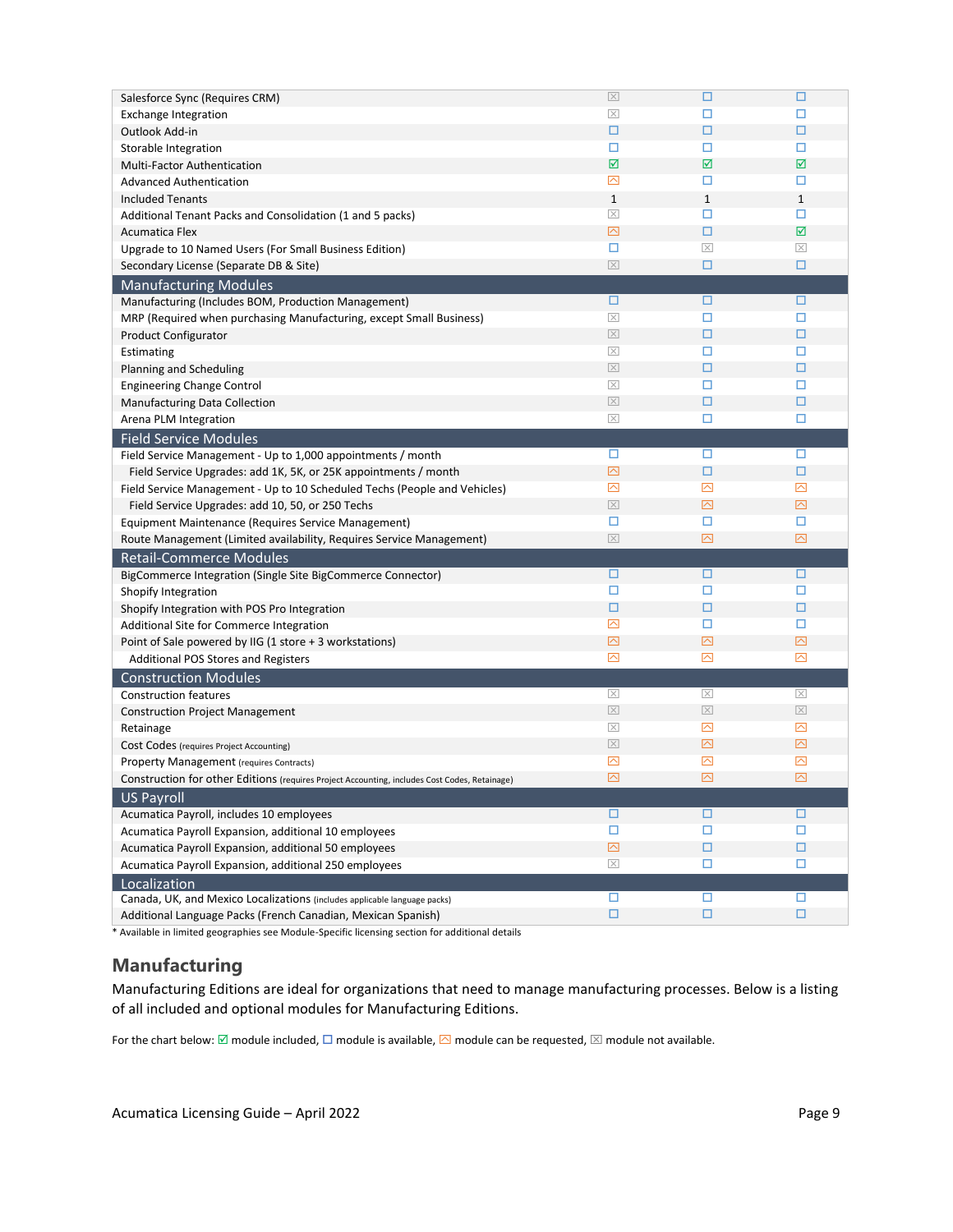| <b>Manufacturing Editions</b>                                                               | <b>Small</b>             | <b>Advanced</b>         | <b>Enterprise</b> |
|---------------------------------------------------------------------------------------------|--------------------------|-------------------------|-------------------|
|                                                                                             | <b>Business</b>          |                         |                   |
|                                                                                             |                          |                         |                   |
| Acumatica Base System Modules                                                               |                          |                         |                   |
| <b>Financials</b>                                                                           | ☑                        | ☑                       | ☑                 |
| <b>Global Financials</b>                                                                    | $\boxed{\times}$         | □                       | □                 |
| <b>Intercompany Accounting</b>                                                              | $\overline{\triangle}$   | □                       | □                 |
| Deferred Revenue                                                                            | 囜                        | $\Box$                  | □                 |
| Contracts (AR billing for Subscription Contracts, Contract Integration with CRM cases)      | $\overline{\triangle}$   | □                       | □                 |
| <b>Fixed Assets</b>                                                                         | □                        | □                       | □                 |
| <b>Cash Basis Reporting</b>                                                                 | □                        | □                       | □                 |
| Monitoring and Automation                                                                   | ☑                        | ☑                       | ☑                 |
| Inventory Control (Requires Order Management)                                               | ☑                        | ☑                       | ☑                 |
| Order Management                                                                            | ☑                        | ☑                       | ☑                 |
| <b>Shipping Carrier Integration</b>                                                         | □                        | □                       | □                 |
| Warehouse Management                                                                        | ⊡                        | □                       | □                 |
| <b>Project Accounting</b>                                                                   | ⊠                        | □                       | □                 |
| Advanced Expense Management*                                                                | □                        | $\Box$                  | □                 |
| AP Document Recognition*                                                                    | □                        | □                       | □                 |
| CRM (SFA, MA)                                                                               | □                        | □                       | □                 |
| <b>Business Card Recognition*</b>                                                           | □                        | □                       | □                 |
| Case Management (Requires CRM)                                                              | □                        | □                       | □                 |
| Portals for CRM                                                                             | $\overline{\triangle}$   | □                       | □                 |
| Salesforce Sync (Requires CRM)                                                              | $\boxed{\times}$         | □                       | □                 |
| <b>Exchange Integration</b>                                                                 | $\boxed{\times}$         | □                       | □                 |
| Outlook Add-in                                                                              | □                        | □                       | □                 |
| Storable Integration                                                                        | □                        | □                       | □                 |
| Multi-Factor Authentication                                                                 | ☑                        | $\overline{\mathbf{M}}$ | ☑                 |
| <b>Advanced Authentication</b>                                                              | ⊠                        | □                       | □                 |
| <b>Included Tenants</b>                                                                     | $\mathbf 1$              | $\mathbf{1}$            | $\mathbf{1}$      |
| Additional Tenant Packs and Consolidation (1 and 5 packs)                                   | $\overline{\times}$<br>囜 | □                       | □<br>☑            |
| <b>Acumatica Flex</b>                                                                       |                          | □                       |                   |
| Upgrade to 10 Named Users (For Small Business Edition)                                      | □<br>$\boxed{\times}$    | $\boxed{\times}$<br>□   | $\boxtimes$<br>□  |
| Secondary License (Separate DB & Site)                                                      |                          |                         |                   |
| <b>Manufacturing Modules</b>                                                                | ☑                        | ☑                       | ☑                 |
| Manufacturing (Includes BOM, Production Management)                                         | ⊠                        | ☑                       | ☑                 |
| MRP (Required when purchasing Manufacturing, except Small Business)<br>Product Configurator | $\boxed{\times}$         | □                       | □                 |
| Estimating                                                                                  | $\boxed{\times}$         | □                       | □                 |
| Planning and Scheduling                                                                     | $\boxed{\times}$         | □                       | □                 |
| <b>Engineering Change Control</b>                                                           | $\boxed{\times}$         | □                       | □                 |
| Manufacturing Data Collection                                                               | $\boxed{\times}$         | $\Box$                  | □                 |
| Arena PLM Integration                                                                       | $\overline{\times}$      | □                       | □                 |
| <b>Field Service Modules</b>                                                                |                          |                         |                   |
| Field Service Management - Up to 1,000 appointments / month                                 | □                        | □                       | □                 |
| Field Service Upgrades: add 1K, 5K, or 25K appointments / month                             | ⊠                        | □                       | □                 |
| Field Service Management - Up to 10 Scheduled Techs (People and Vehicles)                   | $\overline{\triangle}$   | ⊠                       | ⊠                 |
| Field Service Upgrades: add 10, 50, or 250 Techs                                            | $\boxed{\times}$         | ⊠                       | ⊡                 |
| Equipment Maintenance (Requires Service Management)                                         | □                        | □                       | □                 |
| Route Management (Limited availability, Requires Service Management)                        | $\boxed{\times}$         | ⊠                       | ⊠                 |
| <b>Retail-Commerce Modules</b>                                                              |                          |                         |                   |
| BigCommerce Integration (Single Site BigCommerce Connector)                                 | □                        | □                       | ◻                 |
| Shopify Integration                                                                         | □                        | □                       | □                 |
| Shopify Integration with POS Pro Integration                                                | □                        | □                       | □                 |
| Additional Site for Commerce Integration                                                    | ⊠                        | □                       | □                 |
| Point of Sale powered by IIG (1 store + 3 workstations)                                     | 囜                        | 囜                       | ⊠                 |
| Additional POS Stores and Registers                                                         | $\overline{\triangle}$   | 囜                       | 囜                 |
| <b>Construction Modules</b>                                                                 |                          |                         |                   |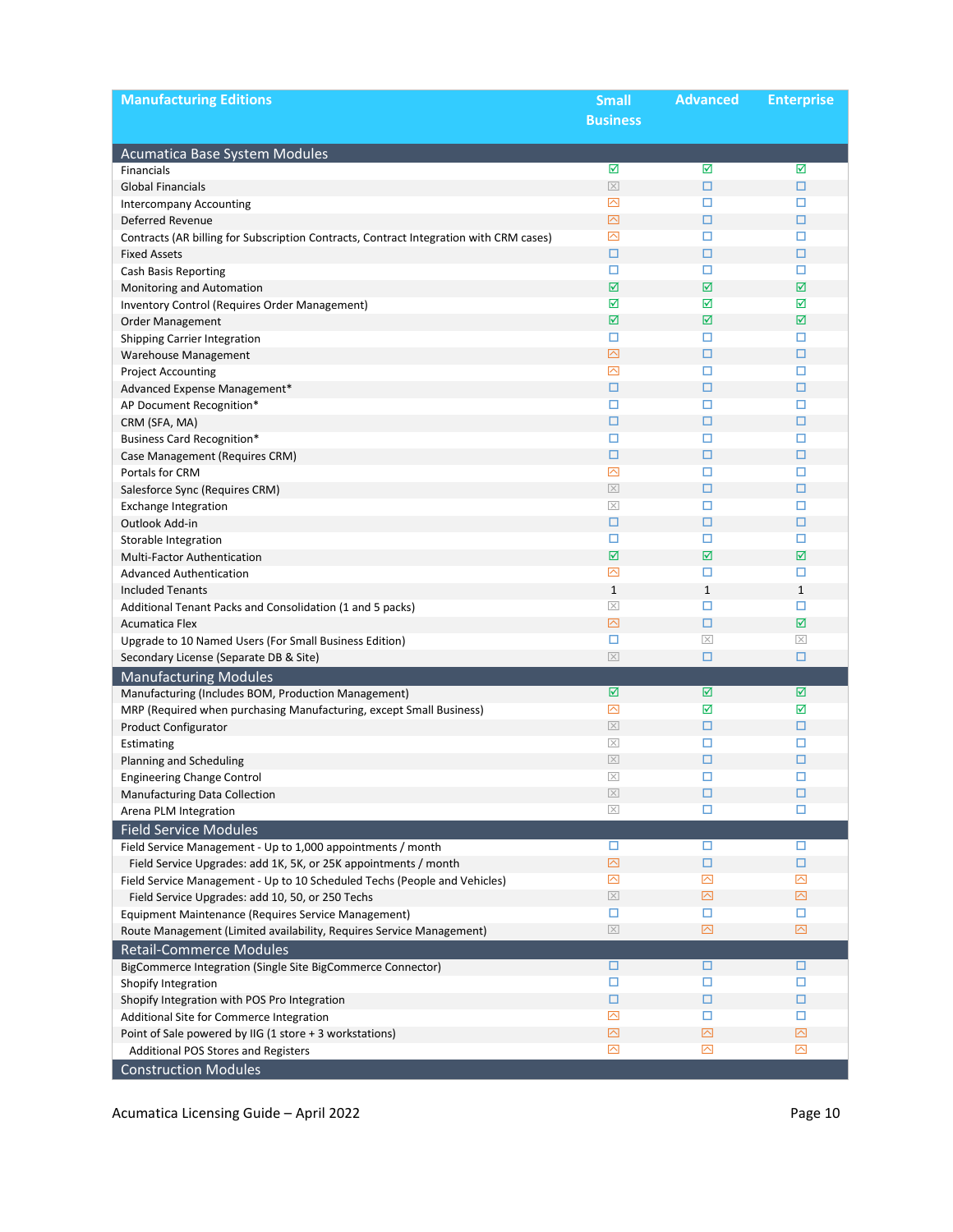| <b>Construction features</b>                                                                  | $\overline{\times}$ | $\overline{\times}$     | $\overline{\times}$ |
|-----------------------------------------------------------------------------------------------|---------------------|-------------------------|---------------------|
| <b>Construction Project Management</b>                                                        | $\overline{\times}$ | $\overline{\mathbf{X}}$ | $ \times $          |
| Retainage                                                                                     | $\overline{\times}$ | r                       | ◚                   |
| Cost Codes (requires Project Accounting)                                                      | $\overline{\times}$ | 囨                       | 罓                   |
| Property Management (requires Contracts)                                                      | ◚                   | ◚                       | ◚                   |
| Construction for other Editions (requires Project Accounting, includes Cost Codes, Retainage) |                     | ⊠                       | ◚                   |
| US Payroll                                                                                    |                     |                         |                     |
| Acumatica Payroll, includes 10 employees                                                      |                     |                         |                     |
| Acumatica Payroll Expansion, additional 10 employees                                          |                     |                         |                     |
| Acumatica Payroll Expansion, additional 50 employees                                          | ◚                   |                         |                     |
| Acumatica Payroll Expansion, additional 250 employees                                         | $\overline{\times}$ |                         |                     |
| Localization                                                                                  |                     |                         |                     |
| Canada, UK, and Mexico Localizations (includes applicable language packs)                     |                     |                         |                     |
| Additional Language Packs (French Canadian, Mexican Spanish)                                  |                     |                         |                     |

#### <span id="page-10-0"></span>**Construction**

Construction Editions are ideal construction organizations that need to manage construction projects. Below is a listing of all included and optional modules for Construction Editions.

| <b>Construction Editions</b>                                                           | <b>Small</b>        | <b>Advanced</b>     | <b>Enterprise</b> |
|----------------------------------------------------------------------------------------|---------------------|---------------------|-------------------|
|                                                                                        | <b>Business</b>     |                     |                   |
|                                                                                        |                     |                     |                   |
| Acumatica Base System Modules                                                          |                     |                     |                   |
| Financials                                                                             | $\triangledown$     | ☑                   | ☑                 |
| <b>Global Financials</b>                                                               | $\boxed{\times}$    | $\Box$              | $\Box$            |
| <b>Intercompany Accounting</b>                                                         | ⊠                   | □                   | □                 |
| Deferred Revenue                                                                       | 囜                   | $\Box$              | $\Box$            |
| Contracts (AR billing for Subscription Contracts, Contract Integration with CRM cases) | 囜                   | □                   | □                 |
| <b>Fixed Assets</b>                                                                    | □                   | □                   | □                 |
| Cash Basis Reporting                                                                   | □                   | □                   | п                 |
| Monitoring and Automation                                                              | ☑                   | ☑                   | ☑                 |
| Inventory Control (Requires Order Management)                                          | □                   | □                   | □                 |
| Order Management                                                                       | ☑                   | ☑                   | $\triangledown$   |
| Shipping Carrier Integration                                                           | □                   | □                   | □                 |
| Warehouse Management                                                                   | 囜                   | $\Box$              | $\Box$            |
| <b>Project Accounting</b>                                                              | ☑                   | ☑                   | ☑                 |
| Advanced Expense Management*                                                           | $\Box$              | $\Box$              | □                 |
| AP Document Recognition*                                                               | $\Box$              | □                   | □                 |
| CRM (SFA, MA)                                                                          | □                   | □                   | □                 |
| <b>Business Card Recognition*</b>                                                      | □                   | □                   | □                 |
| Case Management (Requires CRM)                                                         | $\Box$              | □                   | □                 |
| Portals for CRM                                                                        | 囜                   | $\Box$              | □                 |
| Salesforce Sync (Requires CRM)                                                         | $\overline{\times}$ | □                   | □                 |
| <b>Exchange Integration</b>                                                            | $\boxed{\times}$    | □                   | □                 |
| Outlook Add-in                                                                         | $\Box$              | $\Box$              | □                 |
| Storable Integration                                                                   | □                   | □                   | □                 |
| Multi-Factor Authentication                                                            | ☑                   | ☑                   | ☑                 |
| <b>Advanced Authentication</b>                                                         | 囜                   | □                   | □                 |
| <b>Included Tenants</b>                                                                | $\mathbf{1}$        | $\mathbf{1}$        | $\mathbf{1}$      |
| Additional Tenant Packs and Consolidation (1 and 5 packs)                              | $\overline{\times}$ | □                   | □                 |
| Upgrade to 10 Named Users (For Small Business Edition)                                 | □                   | $\overline{\times}$ | $\boxed{\times}$  |
| Secondary License (Separate DB & Site)                                                 | $\boxed{\times}$    | □                   | □                 |
| <b>Manufacturing Modules</b>                                                           |                     |                     |                   |
| Manufacturing (Includes BOM, Production Management)                                    | □                   | □                   | □                 |
| MRP (Required when purchasing Manufacturing, except Small Business)                    | $\boxed{\times}$    | $\Box$              | $\Box$            |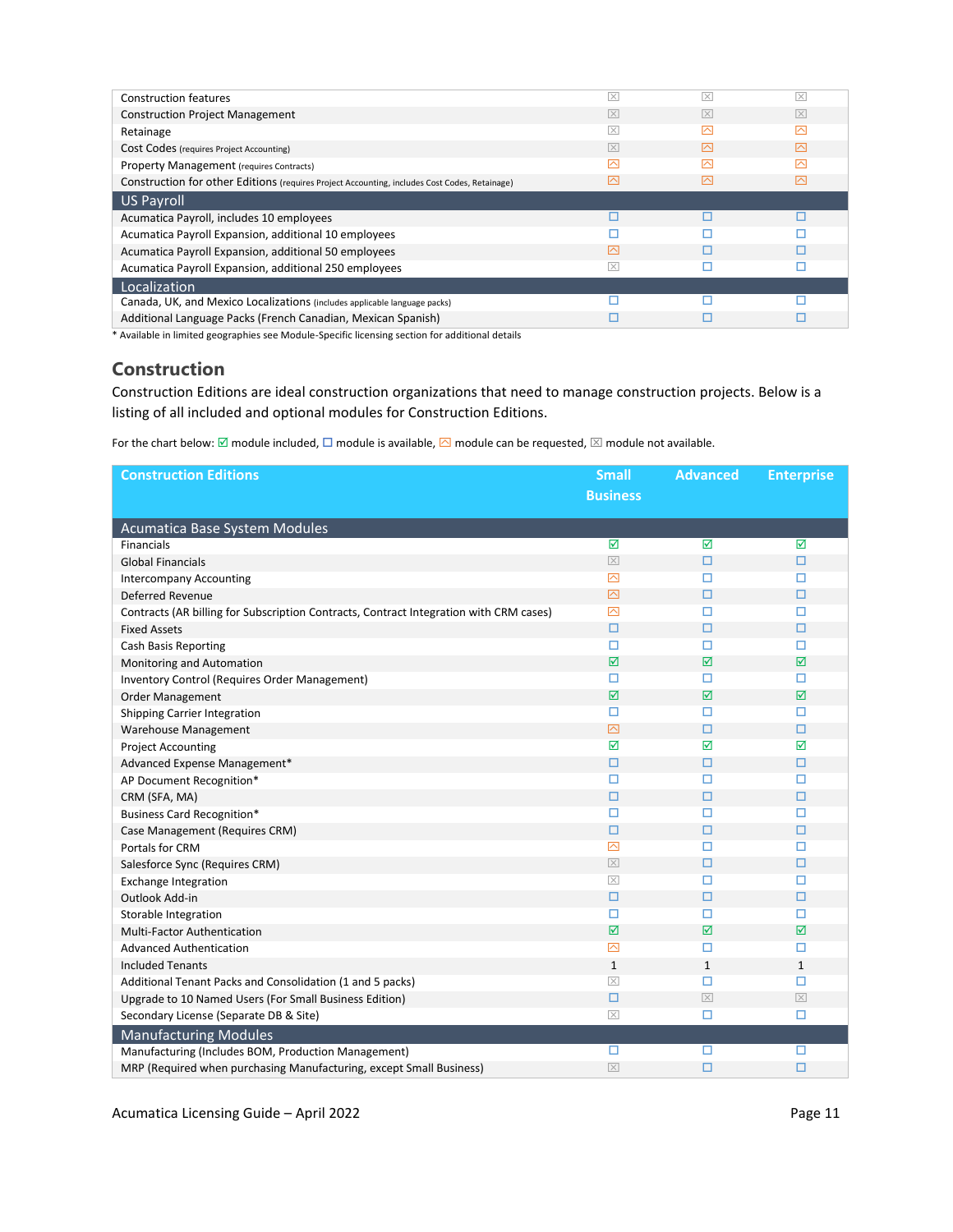| <b>Product Configurator</b>                                                                   | $\overline{\times}$     | П                   | п                      |
|-----------------------------------------------------------------------------------------------|-------------------------|---------------------|------------------------|
| Estimating                                                                                    | $\overline{\times}$     | □                   | □                      |
| Planning and Scheduling                                                                       | $\overline{\times}$     | п                   | п                      |
| <b>Engineering Change Control</b>                                                             | $\overline{\mathbb{X}}$ | □                   | п                      |
| Manufacturing Data Collection                                                                 | $\overline{\times}$     | □                   | □                      |
| Arena PLM Integration                                                                         | $\overline{\times}$     | о                   | $\Box$                 |
| <b>Field Service Modules</b>                                                                  |                         |                     |                        |
| Field Service Management - Up to 1,000 appointments / month                                   | □                       | □                   | □                      |
| Field Service Upgrades: add 1K, 5K, or 25K appointments / month                               | ⊠                       | □                   | □                      |
| Field Service Management - Up to 10 Scheduled Techs (People and Vehicles)                     | $\overline{\boxtimes}$  | 囜                   | $\overline{\triangle}$ |
| Field Service Upgrades: add 10, 50, or 250 Techs                                              | $\boxed{\times}$        | ⊠                   | ⊠                      |
| Equipment Maintenance (Requires Service Management)                                           | □                       | $\Box$              | $\Box$                 |
| Route Management (Limited availability, Requires Service Management)                          | $\overline{\times}$     | 囜                   | 囜                      |
| <b>Retail-Commerce Modules</b>                                                                |                         |                     |                        |
| BigCommerce Integration (Single Site BigCommerce Connector)                                   | □                       | □                   | □                      |
| Shopify Integration                                                                           | □                       | □                   | □                      |
| Shopify Integration with POS Pro Integration                                                  | □                       | □                   | □                      |
| Additional Site for Commerce Integration                                                      | ⊠                       | □                   | □                      |
| Point of Sale powered by IIG (1 store + 3 workstations)                                       | ⊠                       | ⊠                   | ⊠                      |
| Additional POS Stores and Registers                                                           | ⊠                       | 囜                   | $\overline{\boxtimes}$ |
| <b>Construction Modules</b>                                                                   |                         |                     |                        |
| <b>Construction features</b>                                                                  | ☑                       | ☑                   | ☑                      |
| <b>Construction Project Management</b>                                                        | □                       | □                   | □                      |
| Retainage                                                                                     | ☑                       | ☑                   | ☑                      |
| Cost Codes (requires Project Accounting)                                                      | ☑                       | ☑                   | ☑                      |
| <b>Property Management (requires Contracts)</b>                                               | □                       | $\Box$              | □                      |
| Construction for other Editions (requires Project Accounting, includes Cost Codes, Retainage) | $\overline{\mathbb{X}}$ | $\overline{\times}$ | $\overline{\times}$    |
| <b>US Payroll</b>                                                                             |                         |                     |                        |
| Acumatica Payroll, includes 10 employees                                                      | п                       | □                   | п                      |
| Acumatica Payroll Expansion, additional 10 employees                                          | $\Box$                  | □                   | □                      |
| Acumatica Payroll Expansion, additional 50 employees                                          | ⊠                       | □                   | □                      |
| Acumatica Payroll Expansion, additional 250 employees                                         | $\overline{\times}$     | о                   | □                      |
| Localization                                                                                  |                         |                     |                        |
| Canada, UK, and Mexico Localizations (includes applicable language packs)                     | □                       | □                   | □                      |
| Additional Language Packs (French Canadian, Mexican Spanish)                                  | п                       | □                   | □                      |
|                                                                                               |                         |                     |                        |

Some Editions may not be available in all licensing and subscription models. Licenses for additional software that may be required to run Acumatica outside of our SaaS environment, such as Microsoft Windows Server and Microsoft SQL Server, are not included and need to be purchased separately. However, they are not required when using Acumatica's Cloud ERP SaaS Subscription.

### <span id="page-11-0"></span>Module-Specific Licensing

#### Advanced Expense Management

Advanced Expense Management includes the ability to automatically create expense receipts from images taken with a mobile phone. This feature is available in English in the US and Canada. The service includes 1,000 transactions per month with the option to purchase additional transactions in packs of 5,000 and 25,000. Other features of this module are available worldwide.

#### AP Document Recognition

AP Document Recognition is available in English in the US and Canada. The service includes recognition of 1,000 pages per month with the option to purchase additional pages in packs of 5,000 and 25,000.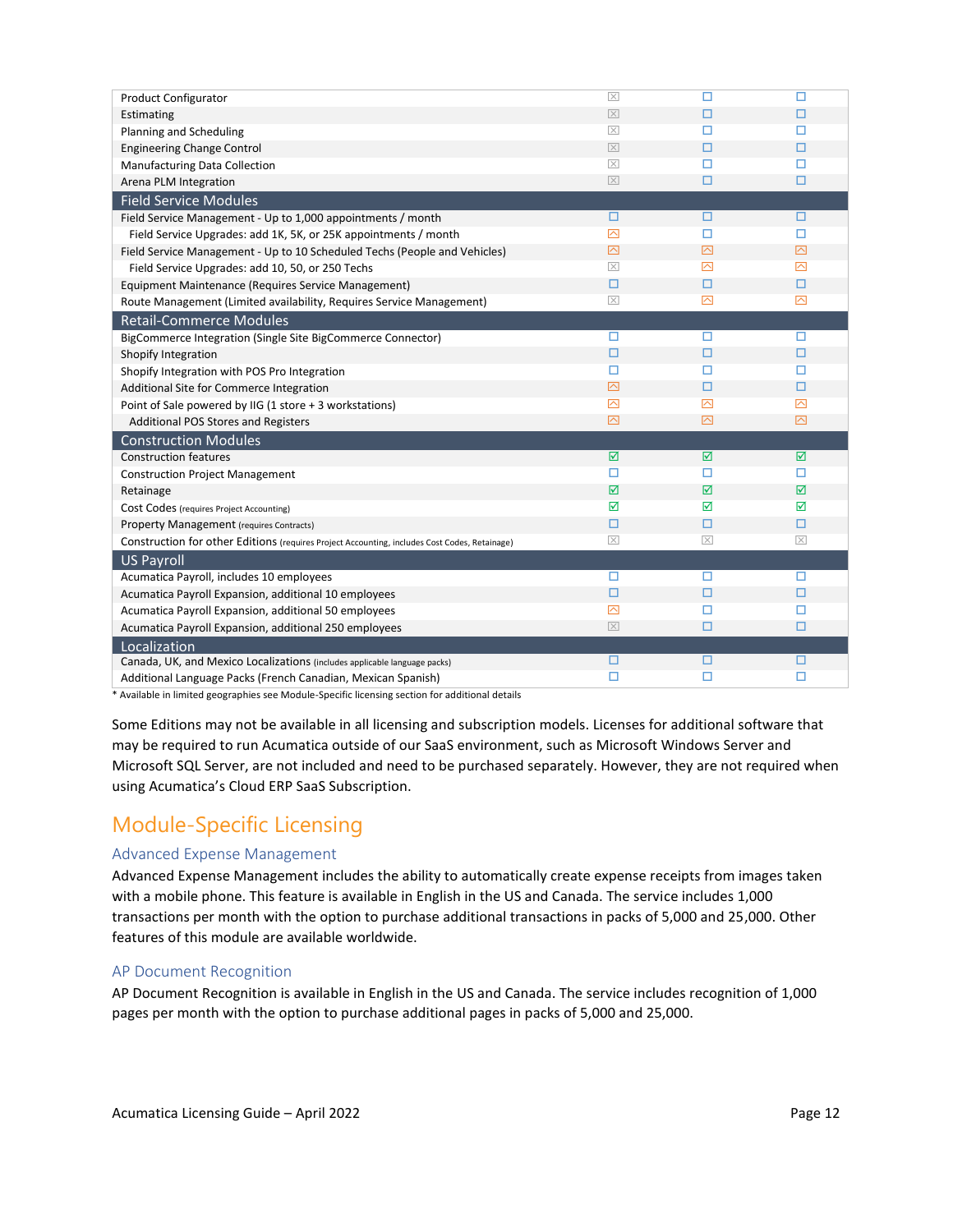#### Business Card Recognition

Business Card Recognition is available in English in the US and Canada. The service includes recognition of 1,000 cards per month with the option to purchase additional packs of 5,000 cards.

#### Additional Language Packs

Localization packages may include additional language packs. For example, the Canadian localization includes both English and French Canadian.

#### Commerce Integration

The Commerce Integration allows a single shopping site to be integrated with the Acumatica ERP system. Additional licenses are required for connectivity to additional shopping sites or shopping platforms.

#### Field Service: Scheduled Resources

Field Service comes with base licensing for up to 1,000 service appointments per month. Additional licenses are available in 1,000, 5,000, and 25,000 appointment packs. There is also an option to switch to technician-based licensing based on the number of scheduled technicians and vehicles. Contact you Acumatica partner for technician-based options.

#### Portals

Acumatica Portals enable you to create a portal experience where customers and business partners can access their information, as well as create orders or open cases. An Acumatica Portal can be used as a Customer Portal, B2B Portal, B2B Ordering Portal, Case Management Portal, or a Financials Portal. An individual portal license is required for each company it is used with. Each individual portal license supports one portal website URL. Once the individual portal module is licensed, no additional user access licenses are required for that portal. Other modules may be required to expose certain functionality to the portal.

#### Additional Processing Nodes

As used at Acumatica, a processing node is an application server that is linked to an Acumatica database. When users log into Acumatica, they are connecting to an application server (we can call it the Primary Processing Node). When there are integrations that produce a significant number of web API requests, adding one or more Additional Processing Nodes can help ensure that the web API load does not impact your Acumatica users experience. Another common use for Additional Processing nodes is for high availability and load-balancing configurations. Additional Processing Nodes are generally used in two primary ways:

#### 1. **To increase performance**, to address two general situations

#### *Heavy loads from Third-party integrations*

Leaving all users who log into Acumatica on the Primary Processing Node and pointing all third-party integrations to the Additional Processing Node. Heavy processing loads from the third-party integrations do not slow down users.

#### *Power users running reports, imports, or other processes that create heavy loads*

Leaving all regular users on the Primary Processing Node and having all power users use the Additional Processing Node helps ensure consistent performance for all users. This is especially important for companies that run disproportionately higher volumes in compressed timeframes, like if all invoicing occurs in just a few days per month, rather than distributed over the month. Monthly and daily transaction volumes can deviate by up to 30% from the license parameters before impacting performance, beyond these thresholds a processing node is recommended. The daily transaction volumes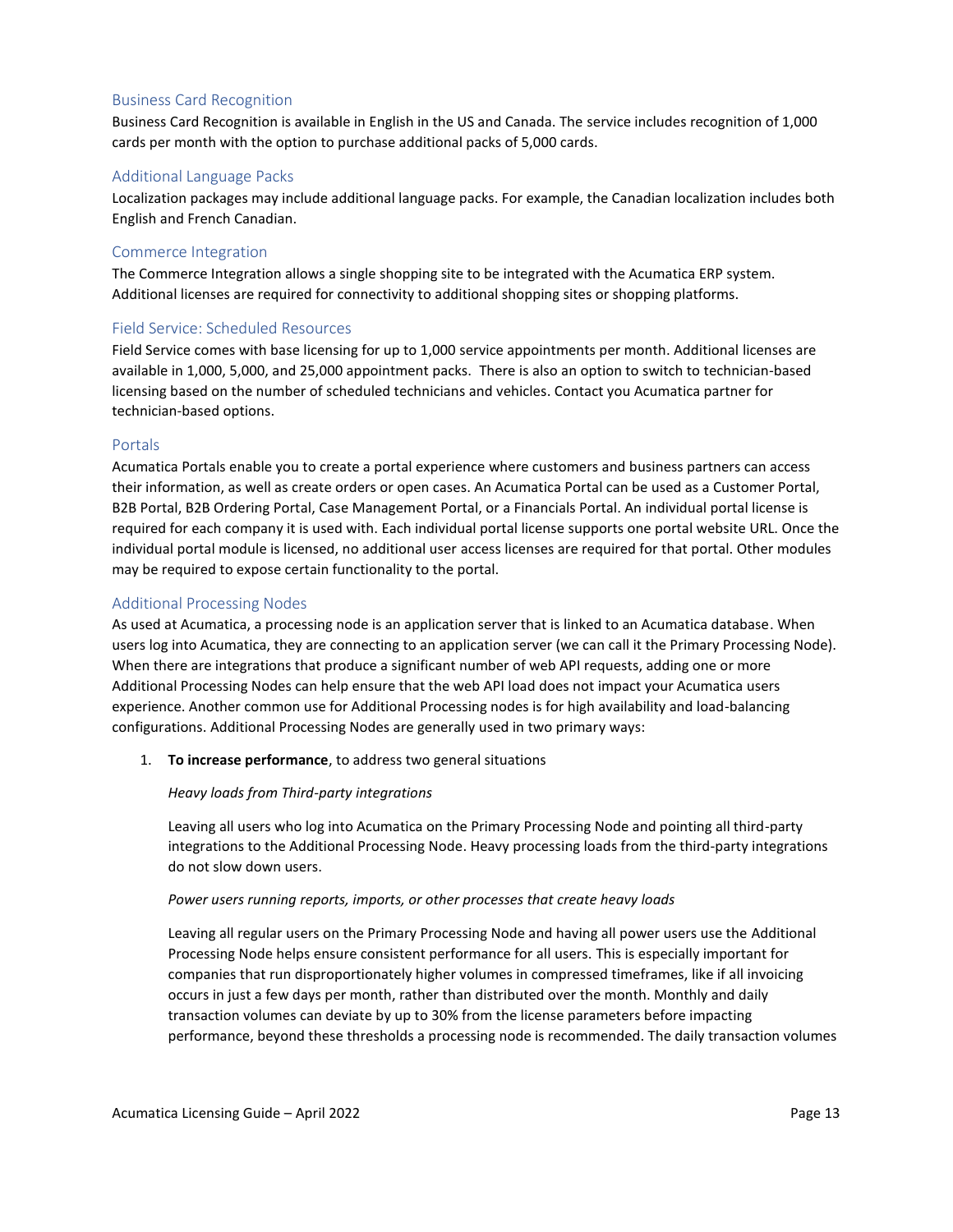are also expected to be distributed over an approximate 10-hour day, processing daily transaction volumes in more compressed timeframes may warrant the need for a processing node.

Processing nodes can be purchased in various sizes (M, L, X and E) either below or up to the size of the customer's license.

2. **To provide load balancing** (by extension redundancy), using two general configurations

#### *Manual Load Balancing*

Have a Primary Processing Node and an Additional Processing Node, each with their own URL, and have users and/or third-party integrations use one of the two. If the processing node someone is using is down, users can simply point to the alternate URL. This is easy to setup and to manage technically but requires a conscious change by the user to switch systems should theirs fail. Additionally, it requires that users are manually load balanced between the two systems.

#### *Automatic Load Balancing*

The processing nodes (Primary and Additional) are setup in a cluster, utilizing only one URL, and the users and any third-party integrations use the one URL, the loads are automatically balanced between the two systems by the clustering system. This is more difficult to configure and requires more technical expertise to manage (if outside of Acumatica SaaS environment), but it is seamless and transparent to the users and integrations.

Customers can have many processing nodes, they are not limited to a Primary and one Additional Processing Node (example: there could be one Primary and 4 Additional Processing Nodes). Each Additional processing node will have the same parameters as the Primary Processing Node for the number of Web Services API Users, Concurrent Web Services API Requests, and Web Service Requests per Hour (or Minute). Therefore, this will also contribute to throughput capabilities of the overall system (all processing nodes and the database server).

#### Sandboxes

An Acumatica sandbox is a separate web application server and database that can be added to a licensed version of Acumatica. SaaS customers may request a free 90-day sandbox when they upgrade to their next major version of Acumatica.

As a separate Acumatica instance, Sandboxes may have a different software versions and customizations than the linked production environment. This makes Sandboxes useful for testing upgrades, development, load testing, training, and other purposes.

#### **Sandbox Licensing**

Sandboxes can be purchased with a different resource level than their linked production version. Sandbox storage is separate from production database storage and is purchased separately.

### <span id="page-13-0"></span>**Licensing Methods**

Acumatica provides its customers with the greatest licensing flexibility in the ERP industry. The various means of licensing are meant to provide customers, including those with unique requirements, with a tailored and affordable solution. In addition, Acumatica offers licensing models designed to allow private cloud customers (PCS and PCP) to deploy high-availability configurations without additional Acumatica costs.

Most customers license the ERP solution using Consumption based Transaction Tiers. Customers who purchased the solution prior to April 1, 2018 may utilize the Consumption based Resource Levels. Acumatica offers User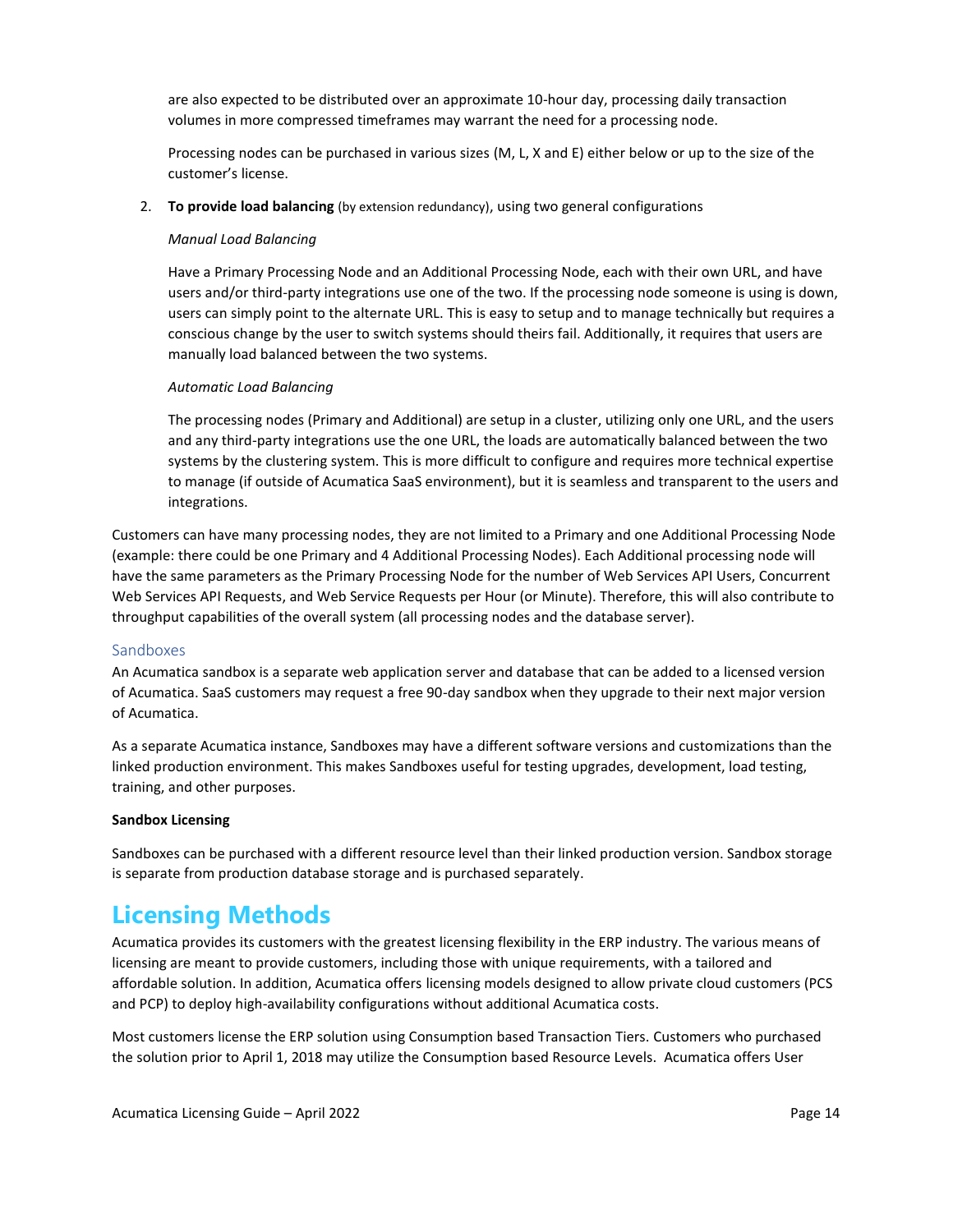based licensing for Small Business customers (Named Users) who may not be a good fit for the consumption model (Concurrent Users). Some of the modules listed in the Editions tables above have specific ways they are licensed and are covered below.

#### <span id="page-14-0"></span>**Transaction Tiers**

Transaction-tier licensing is based on monthly Commercial Transaction Volumes (CTV) and monthly ERP Transaction Volumes (ETV). Table 2 shows the various transaction tiers; higher tiers are also available.

| <b>Transaction Tiers</b>                        |     |      |           |     |     |           |      |     |     |     |                                         |     |      |    |    | S1 S2 S3   M1 M2 M3   L1 L2 L3 L4   X1 X2 X3 X4   E1 E2 E3 |    |           |                    |            |            | E4 E5 P1 P2 P3+ |
|-------------------------------------------------|-----|------|-----------|-----|-----|-----------|------|-----|-----|-----|-----------------------------------------|-----|------|----|----|------------------------------------------------------------|----|-----------|--------------------|------------|------------|-----------------|
| <b>Transaction Limits</b>                       |     |      |           |     |     |           |      |     |     |     |                                         |     |      |    |    |                                                            |    |           |                    |            |            |                 |
| Monthly Commercial<br><b>Transaction Volume</b> | 1K  | 1.5K | <b>2K</b> | 3Κ  | 4K  | <b>5K</b> | 7.5K | 10K | 15K | 20K | 30K                                     | 50K |      |    |    | 75K   100K   150K   200K   300K                            |    |           | 400K   500K   750K |            | 1M         | >1M             |
| <b>Monthly ERP</b><br><b>Transaction Volume</b> | 20K | 30K  | 40K       | 60K | 80K |           |      |     |     |     | 100K   150K   200K   300K   400K   600K | 1M  | 1.5M | 2M | 3M | <b>4M</b>                                                  | 6M | <b>8M</b> | <b>10M</b>         | <b>15M</b> | <b>20M</b> | >20M            |

#### **Table 1: Transaction Tiers**

The Monthly Commercial Transaction Volume is equal to the single highest volume of transactions among these transaction types: sales orders (of any order type), shipments, AR invoices, customer payments, purchase orders, purchase receipts, AP bills, and AP payments.

Here is an example of how CTV is measured for Acme Company for a single month: 800 AR invoices, 700 customer payments, 400 AP invoices, 200 vendor payments, and 500 sales orders (300 quotes and 200 orders). The single highest volume for the month was the 800 AR invoices, so Acme Company's Monthly CTV for the given month would be 800.

The ERP Transaction Volume is equal to the total number of times an Acumatica object is created or modified (essentially the same as clicking *Save* on an Acumatica form). It is unlikely that ETV would be reached before CTV are reached under normal use of the software by logged-in users. Since Acumatica is used as a platform, ETV is in place to account for custom development that utilizes the Acumatica platform in a manner that has very few CTV, yet the system is used extensively. (An example is someone creates a rental object to track rental transactions and creates 500 rental transactions per day.)

Customers may purchase additional ERP Transactions per Month without increasing their transaction tier level.

For your organization to remain in compliance with CTV and ETV licensing requirements, your monthly CTV and ETV transaction volumes must not exceed your licensed monthly transaction volume for any three (3) months during a trailing twelve (12) month period.

#### <span id="page-14-1"></span>**SaaS Data Storage**

SaaS subscriptions come with a default amount of data storage space; additional space is available for a fee.

| <b>Editions</b> | <b>Small Business</b> | <b>Advanced</b> | <b>Enterprise</b> |
|-----------------|-----------------------|-----------------|-------------------|
| Data Storage    | 50 GB                 | <b>100 GB</b>   | 500 GB            |

#### **Table 2: Included SaaS Data Storage**

(for SaaS subscriptions initially purchased after 4/1/2019)

SaaS customers may utilize external storage at their own expense and system management for file attachments. External storage is not maintained by Acumatica so standard SLAs, data privacy, and performance related to file attachments become the responsibility of the customer, not Acumatica. Acumatica has no responsibility nor service guarantees for a customer's use of external storage.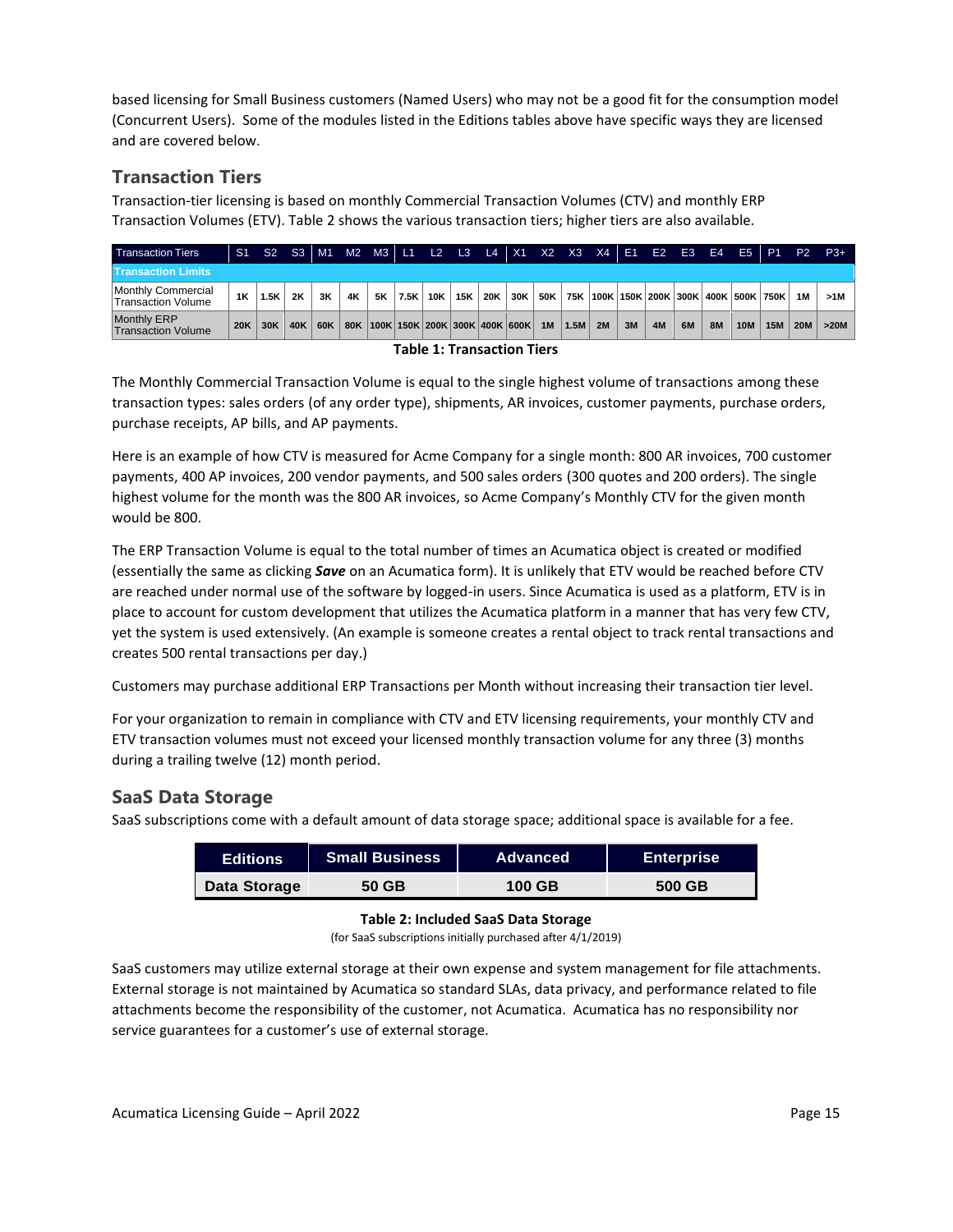#### <span id="page-15-0"></span>**Acumatica Always Current and Acumatica Flex Programs**

**Acumatica Always Current Program**. SaaS customers who receive the benefits of the Always Current Program stay on the current release, reduce upgrade costs, and get the latest features. Customers on the Always Current Program can select different upgrade options as described in the table below.

- **Upgrades** contain new features and are generally published two times per year. Customers on the Always Current Program must upgrade to the most recent version prior to their Scheduled Upgrade Date. Acumatica will automatically upgrade customers who have not upgraded by their Scheduled Upgrade Date.
- **Updates** contain bug fixes and non-breaking changes and are published approximately every two weeks immediately after an Upgrade and then less frequently until the Upgrade reaches end-of-life. Acumatica will automatically apply Updates on the Customer's Monthly Maintenance Date.

**Acumatica Flex Program**. SaaS customers needing additional upgrade timing flexibility can purchase Acumatica Flex Program to replace the Always Current Program. The Acumatica Flex Program allows customers with noncertified customizations or ISV products which are not Always Current Certified to select an upgrade date prior to the end-of-life of their current version

| <b>Edition</b>                | <b>Always Current Upgrade Option</b>                                                                                           |
|-------------------------------|--------------------------------------------------------------------------------------------------------------------------------|
| <b>Small Business Edition</b> | Upgrade every 6 months within 120 days of release or purchase Acumatica Flex.                                                  |
| <b>Advanced Edition</b>       | Upgrade every 6 or 12 months (select which half of year to upgrade) within 120 days of release,<br>or purchase Acumatica Flex. |
| <b>Enterprise Edition</b>     | Acumatica Flex included or select any Always Current plan.                                                                     |

**Table 3: Always Current Upgrade Options**

#### <span id="page-15-1"></span>**Resource Levels**

If you purchased Acumatica ERP prior to April 1, 2018 and/or are using resource-level licensing, please view the Acumatica Licensing Guide Supplement located at [http://www.acumatica.com/agreements.](http://www.acumatica.com/agreements)

#### <span id="page-15-2"></span>**Named Users**

Named user licensing is based on the number of individual users licensed to use the Acumatica ERP system. Each named user must have his or her own username and password; the sharing of usernames by more than one individual is not permitted. This licensing does not limit the number of users that can be created in the system; it only limits the number of users that can be marked as active. This is only available with our SBE.

For each licensed named user, customers receive an API user. API users are not allowed to access the system via the user interface.

#### <span id="page-15-3"></span>**Concurrent Users**

Concurrent user licensing is based on the number of simultaneous users accessing the system at a given time. The number of concurrent users licensed would therefore restrict the system to allow only that number of simultaneous users to log in at any given time (see documentation for details).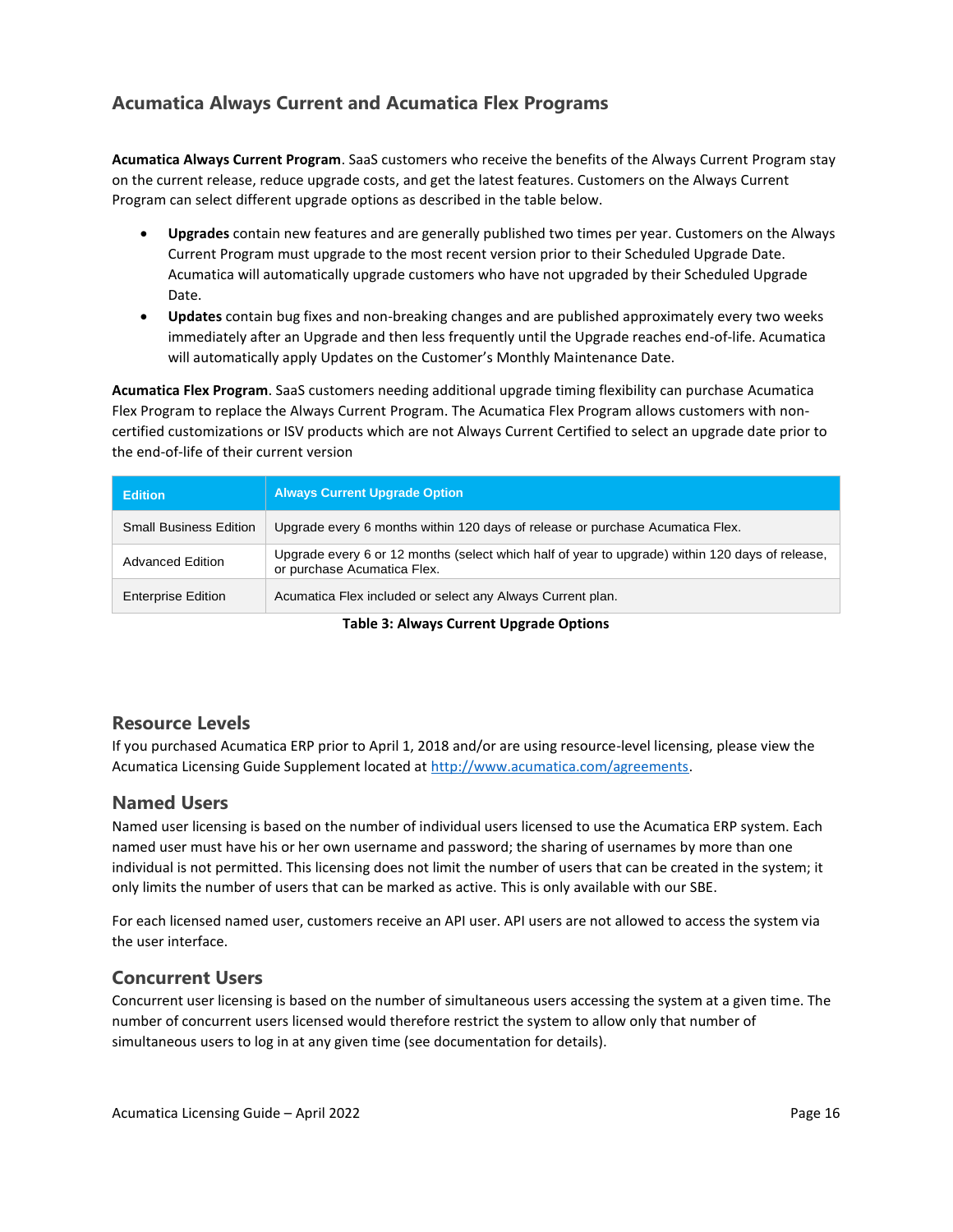If you are on a user-based license and an Acumatica offering is only defined for transaction tier licensing, then the following mapping of user-based licensing to transaction tier licensing shall apply:

| <b>Number of Users</b> | $-10.$              | $11 - 25$  | 26-50 | 51-100 | 101-250 | 251-500 | $501 +$ |
|------------------------|---------------------|------------|-------|--------|---------|---------|---------|
|                        |                     |            |       |        |         |         |         |
| Transaction<br>Tiers   | $\sim$<br>. .<br>აა | – M3<br>M1 |       |        | Χ4      | ъ       | n.      |

**Table 4: Concurrent User to Transaction Tier Mapping for pricing items with Transaction Tier prices**

### <span id="page-16-0"></span>**System Recommendations and Constraints**

In addition to the licensing based on functionality and usage described above, other parameters can affect system performance or access to specialized modules. These may vary depending on the selected licensing model (SaaS or PCS/PCP). Parameters that can impact system responsiveness are addressed in *System Recommendations for Consumption-Based Licensing*, while those that have strict limitations are addressed in *System Constraints*.

#### <span id="page-16-1"></span>**Consumption-Based Subscriptions and Licensing**

#### System Recommendations

The system recommendations listed in Table 5 (below) are designed to provide customers with guidance to help them achieve optimal performance. Customers surpassing these recommended limits may experience suboptimal operating conditions and a corresponding degradation in performance, but the system will not prevent the limits from being surpassed and there will be no violation of the license agreement.

| <b>Transaction Tiers</b>                              | S <sub>1</sub> |     |  |  |     |  |     |     | S2 S3 M1 M2 M3 L1 L2 L3 L4 X1 X2 X3 X4 |  |  |       |     |  | E1   | E2  | E <sub>3</sub> | E4  | E <sub>5</sub>           | P <sub>1</sub> | P <sub>2</sub> | $P3+$  |
|-------------------------------------------------------|----------------|-----|--|--|-----|--|-----|-----|----------------------------------------|--|--|-------|-----|--|------|-----|----------------|-----|--------------------------|----------------|----------------|--------|
| <b>System Recommendations</b>                         |                |     |  |  |     |  |     |     |                                        |  |  |       |     |  |      |     |                |     |                          |                |                |        |
| Concurrent Users                                      |                | 50  |  |  | 100 |  |     | 250 |                                        |  |  | 500   |     |  |      |     | 1.000          |     |                          | 1,500          |                | >1.500 |
| Daily Commercial<br><b>Transaction Volume</b>         |                | 100 |  |  | 300 |  | 500 |     | 1,000                                  |  |  | 2,500 |     |  | 7.5K | 10K | 15K            | 20K | 25K                      | 35K            | 60K            | >60K   |
| <b>Hourly Commercial</b><br><b>Transaction Volume</b> |                | 10  |  |  | 30  |  | 50  |     | 100                                    |  |  | 250   |     |  | 750  | 1K  | 1.5K           | 2K  | 2.5K                     | 3.5K           | 6K             | >6K    |
| Daily ERP<br><b>Transaction Volume</b>                |                | 2K  |  |  | 6K  |  | 10K |     | 20K                                    |  |  |       | 50K |  |      |     |                |     | 150K 200K 300K 400K 500K | 700K           | 1M             | >1M    |

**Table 5: System Recommendations for Consumption-Based Subscriptions and Licensing**

#### System Constraints

The system constraints listed in Table 6 (below) are additional parameters of the Acumatica license agreement. Acumatica's ERP solution will either provide details of the thresholds that are surpassed or prohibit the user from performing operations that would exceed thresholds. These constraints are necessary to ensure normal system behavior and operation.

| <b>Transaction Tiers</b>                             | <b>S1</b> |                |  |  |       |       |        |       |    | S2   S3   M1   M2   M3   L1   L2   L3   L4   X1   X2   X3   X4   E1   E2   E3   E4   E5 |        |  |    |    |  |        |  |      | <b>P1</b> | P <sub>2</sub> | $P3+$ |
|------------------------------------------------------|-----------|----------------|--|--|-------|-------|--------|-------|----|-----------------------------------------------------------------------------------------|--------|--|----|----|--|--------|--|------|-----------|----------------|-------|
| <b>System Constraints</b>                            |           |                |  |  |       |       |        |       |    |                                                                                         |        |  |    |    |  |        |  |      |           |                |       |
| Lines per Transaction <sup>1</sup>                   |           | 1.000          |  |  | 1.500 |       |        | 2.000 |    |                                                                                         | 2,500  |  |    |    |  | 3.000  |  |      | 3.000     |                | >3K   |
| Serial Numbers per<br>Document                       |           | 2.000<br>5.000 |  |  |       | 7.500 | 10,000 |       |    |                                                                                         | 10.000 |  |    |    |  | 10.000 |  | >10K |           |                |       |
| <b>Web Services API Users</b>                        |           | 10<br>20       |  |  |       |       | 30     |       | 40 |                                                                                         |        |  | 50 |    |  |        |  | 75   |           | >75            |       |
| Concurrent Web<br>ServiceRequests <sup>2</sup>       |           |                |  |  | 3     |       |        | 6     |    | 10                                                                                      |        |  |    | 20 |  |        |  |      | 24        |                | $>24$ |
| <b>Web Services</b><br>Requests/ Minute <sup>2</sup> |           | 50             |  |  | 100   |       |        | 150   |    |                                                                                         | 250    |  |    |    |  | 500    |  |      | 600       |                | >600  |

<sup>1</sup> Project module will allow 2 times the number of transactions to accommodate revenue and cost budget lines. <sup>2</sup> Per processing node based on node tier size

**Table 6: System Constraints for Consumption-Based Subscriptions and Licensing**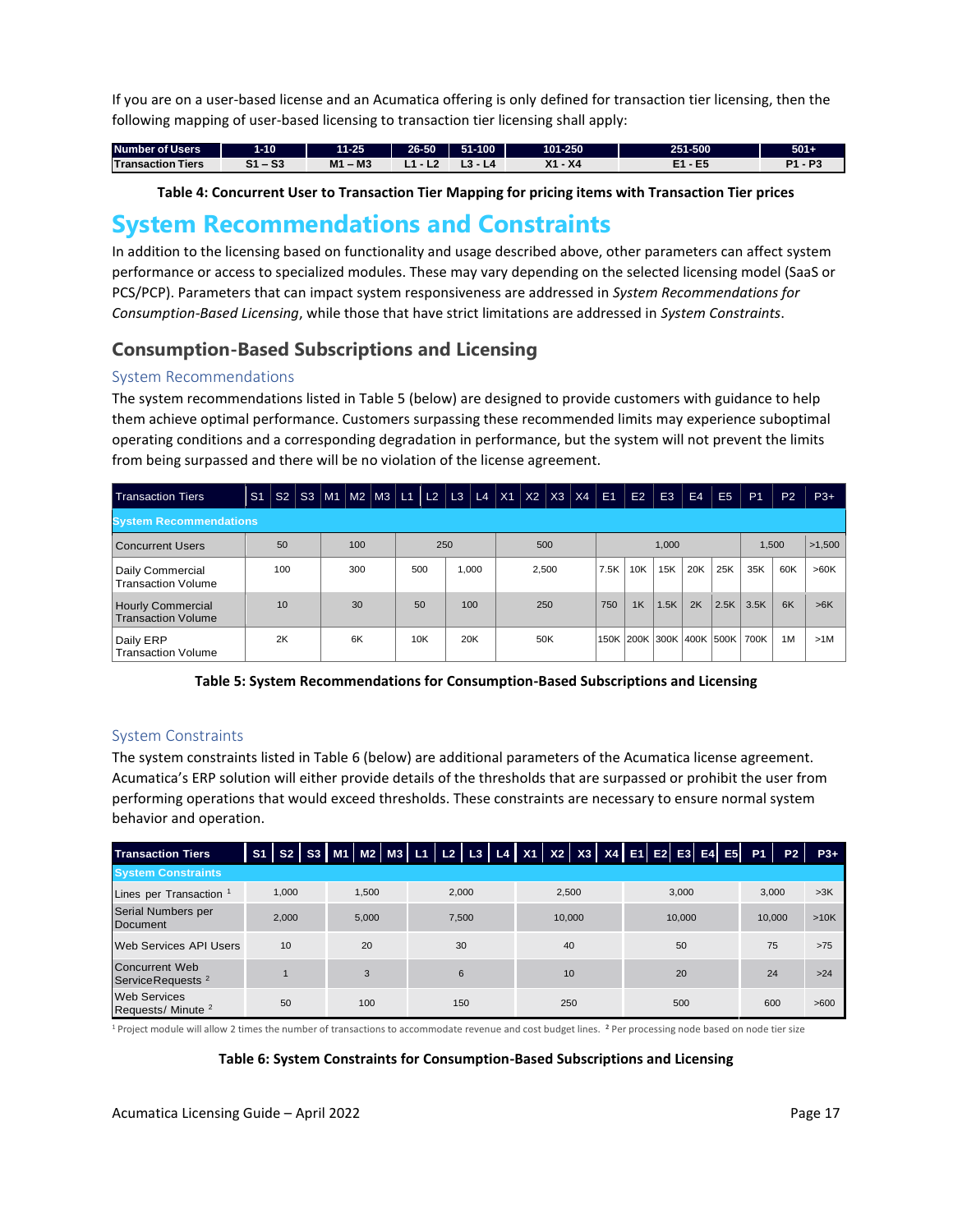#### <span id="page-17-0"></span>**User-Based Subscriptions and Licensing**

#### System Recommendations

The system recommendations listed in Table 7 (below) are designed to provide customers with guidance to help them achieve optimal performance. Customers surpassing these recommended limits may experience suboptimal operating conditions and a corresponding degradation in performance, but the system will not prevent the limits from being surpassed and there will be no violation of the license agreement.

| <b>Number of Users</b>                                     | $1 - 10$ | $11 - 25$ | 26-50 | $51 - 100$ | 101-250 | 251-500 | $501+$ |
|------------------------------------------------------------|----------|-----------|-------|------------|---------|---------|--------|
| <b>System Recommendations</b>                              |          |           |       |            |         |         |        |
| <b>Daily ERP Transaction</b><br><b>Volume</b>              | 2K       | 6K        | 10K   | 20K        | 50K     | 300K    | 500K   |
| <b>Daily Commercial</b><br><b>Transaction Volume (CTV)</b> | 100      | 300       | 500   | 1K         | 3K      | 15K     | 25K    |
| <b>Hourly Commercial</b><br>Transaction volume (CTV)       | 10       | 30        | 50    | 100        | 300     | 1.500   | 2,500  |

**Table 7: System Recommendations for User-Based Subscriptions and Licensing**

#### System Constraints

The system constraints listed in Table 8 (below) are additional parameters of the Acumatica license agreement. Acumatica's ERP solution will either provide details of the thresholds that are surpassed or prohibit the user from performing operations that would exceed thresholds. These constraints are necessary to ensure normal system behavior and operation.

| <b>Number of Users</b>                                 | $1 - 10$ | $11 - 25$ | 26-50 | $51 - 100$ | 101-250 | 251-500 | $501+$ |
|--------------------------------------------------------|----------|-----------|-------|------------|---------|---------|--------|
| <b>System Constraints</b>                              |          |           |       |            |         |         |        |
| Lines per Transaction <sup>1</sup>                     | 1.000    | 1.500     | 2.000 |            | 2.500   | 3.000   | 3.000  |
| Serial Numbers per Document                            | 2.000    | 5.000     | 7,500 |            | 1,000   | 10.000  | 10,000 |
| <b>Web Services API Users</b>                          | 10       | 20        | 30    |            | 40      | 50      | 75     |
| <b>Concurrent Web Service</b><br>Requests <sup>2</sup> |          | 3         | 6     |            | 10      | 20      | 24     |
| Web Services Requests per<br>Minute $2,3$              | 50       | 100       | 150   |            | 250     | 500     | 600    |

1 Project module projects will allow 2 times the number shown to accommodate both revenue and cost budget lines. 2 Per processing node. 3 Exceptions possible for PCS/PCP, depending on hardware configuration; however, Acumatica will not guarantee supportability for performance related issues.

#### **Table 8: System Constraints for User-Based Subscriptions and Licensing**

When user-based licensing is utilized, an API user license is used for APIs connections; an example would be when connecting using a Web Services API.

#### <span id="page-17-1"></span>**Monitoring of Console and License Compliance**

Acumatica provides a License Monitoring Console form that is designed to provide one central location for viewing all license information, and to make it simple for customers to know their license usage. By using this real-world usage data, customers can determine if they need to consider increasing, or even possibly decreasing, their license needs.

The console provides license information, which includes the licensed number of monthly CTV and ETV; the recommended maximums for daily CTV, ETV, and number of users, if applicable; and system constraints for number of inventory items, business accounts, and other factors. For SaaS customers, there is also information regarding data storage sizing. You can see detailed statistics of system resource use by month, and by day, and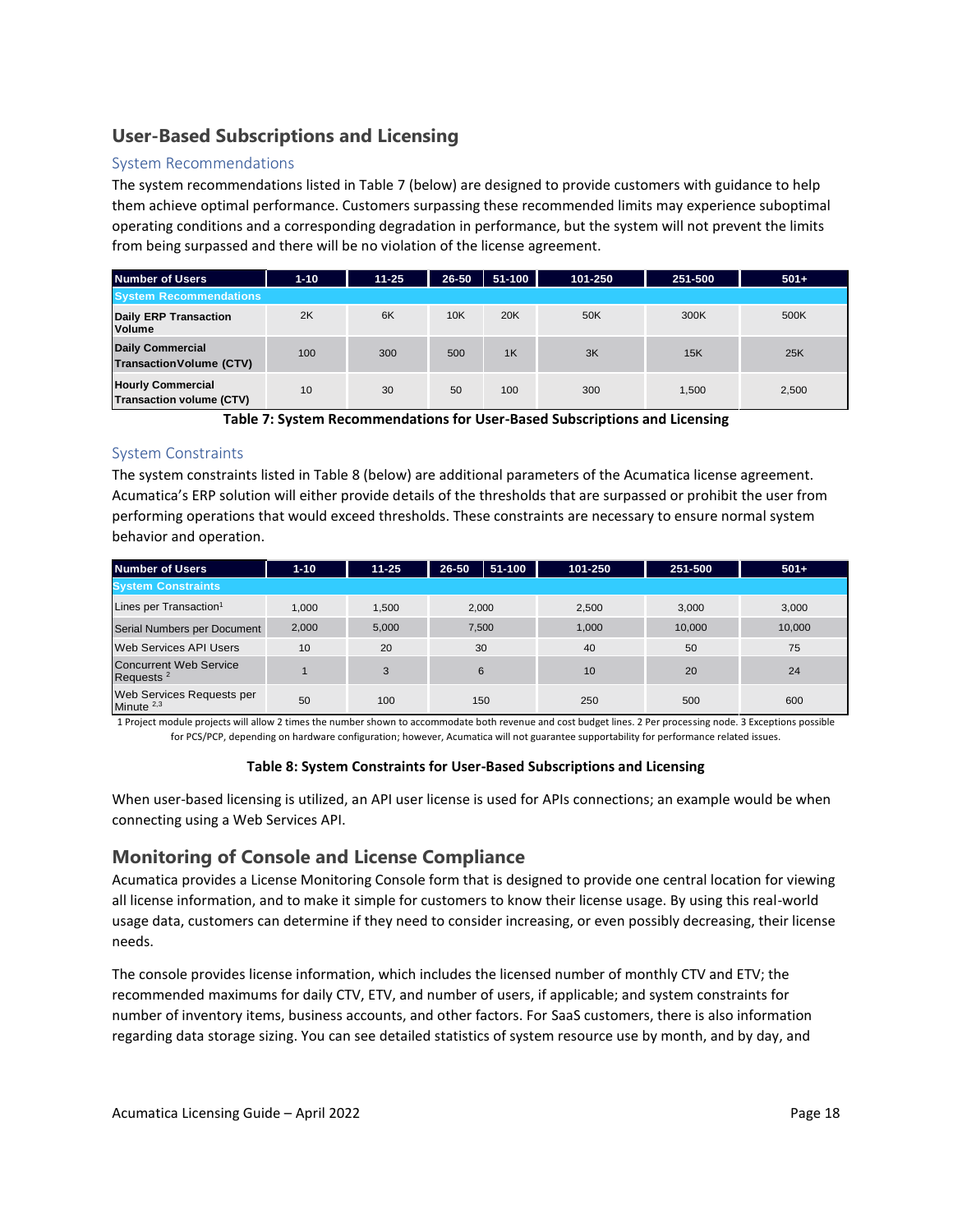view the warnings that have appeared when the system has exceeded the limits for resources specified in your license.

If the system is licensed utilizing transaction tiers, it will continue to operate even if the maximum CTV or ETV for a given license is reached. However, the system will log the information and warnings will be displayed on the License Monitoring Console form. If there are three such violations in any trailing 12-month period, the customer will be required to upgrade to a license tier that will accommodate its transaction volumes.

### <span id="page-18-0"></span>**Tenants**

Acumatica comes with the ability to have one tenant or multiple tenants. Within a single tenant, you can have an unlimited number of entities. Entities within a single tenant may share customers, vendors, employees, and the chart of accounts. Whereas customers can decide what elements should be separated or shared between entities in different tenants, such as the chart of accounts, vendors, customers, and employees. Additional Tenant license packs are available for all Acumatica Advanced and Enterprise editions. Whether the customer is using consumption-based or user-based licensing, the licensing will be applied to all entities and tenants. No additional licensing will be required as long as the total consumption or user count across all companies and tenants does not exceed the license limits.

## <span id="page-18-1"></span>Price Protection

### <span id="page-18-2"></span>**Renewal Caps for SaaS and PCS subscriptions**

Renewal prices for Acumatica PCS and SaaS subscriptions will not increase by more than 3% per year for customers who purchased their initial subscription prior to April 1, 2022, and the higher of 3% or the most recent change in the United States Consumer Price Index (US City Average for All Items) for customers who purchased their initial subscription after April 1, 2022 (collectively the Price Cap), as applied to the prices listed on the most current Order Form for these subscriptions; discounts listed on the Order Form will not apply to renewals. The Price Cap will apply as long as the customer complies with the terms of its subscription agreements and any related documents, and as long as there is no reduction in the customer's edition, transaction tier, or number of users. If the customer's needs change during the initial subscription term, and this change would require access to a higherlevel edition or transaction tier, or an increase in the number of users, then the customer's current discount will be applied pro rata for the remaining initial term, toward the standard list price for this new edition or upgrade in transaction tier or number of users.

### <span id="page-18-3"></span>**Renewal Caps for Software Maintenance (PCP Only)**

Renewal prices for Software Maintenance, if listed on your Order Form, will not increase by more than 3% per year (Price Cap) from the price listed on your most current Order Form; discounts listed on the Order Form will not apply to renewals. The 3% cap will apply as long as Software Maintenance is purchased each year with no periods without coverage (that is, as long as it is uninterrupted), and the customer complies with the terms of its license agreements and any related documents.

## <span id="page-18-4"></span>Product Releases

Acumatica's Product Releases are designed to deliver high quality versions of the product on a predictable schedule allowing customers to stay on the most current release of the product, and at the same time have ample time to preview major upgrades before going into production.